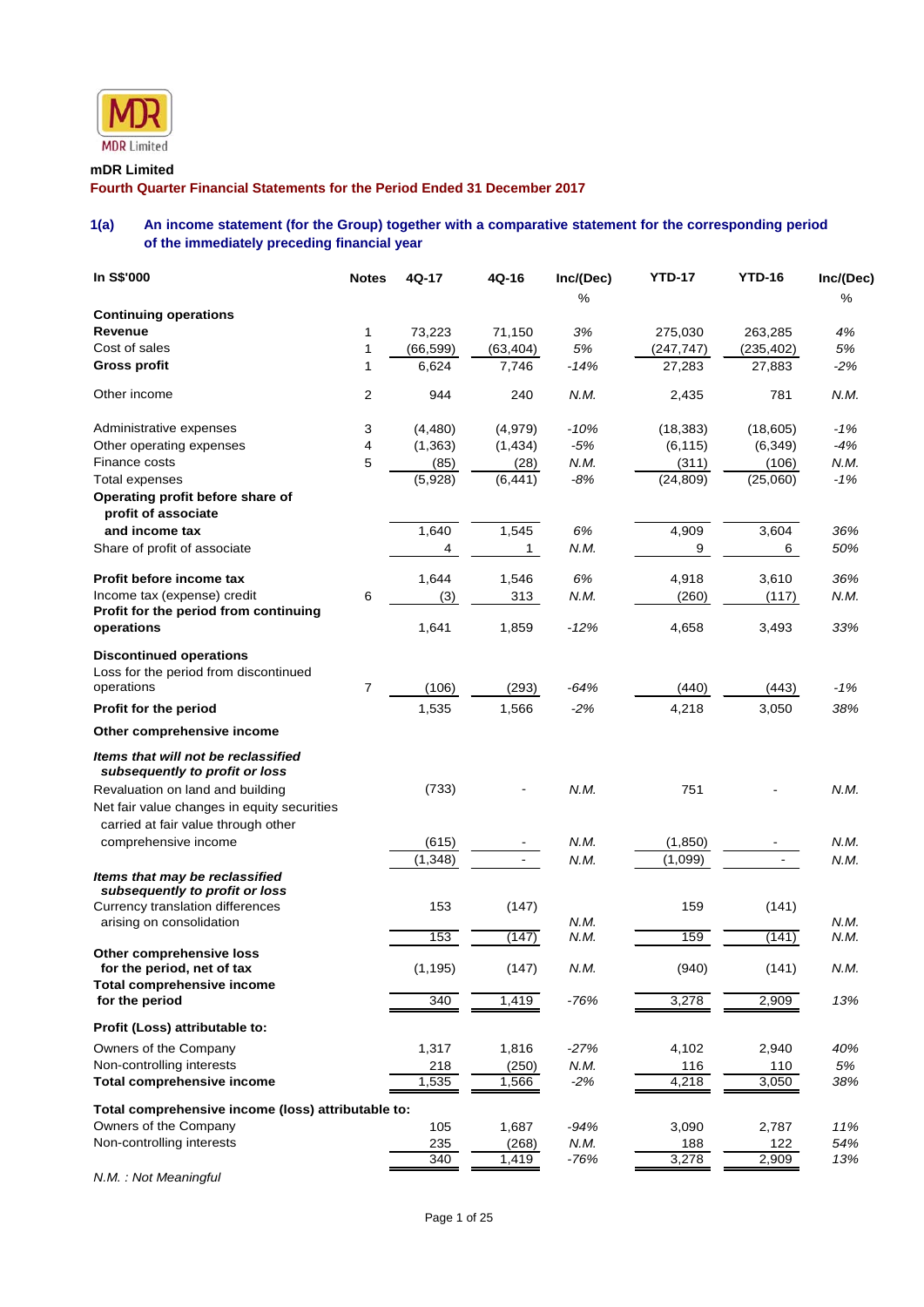#### **1(a)(i) Breakdown and explanatory notes to the income statement**

#### **Note 1** Revenue, cost of sales and gross profit

The Group operates in three business segments – After Market Services (AMS), Distribution Management Solutions (DMS) and Digital Inkjet Printing for Out-Of-Home Advertising Solutions (DPAS).

The breakdown of revenue and cost of goods sold are as follows:

| In S\$'000          | 4Q-17     | 4Q-16    | <b>YTD-17</b> | <b>YTD-16</b> |
|---------------------|-----------|----------|---------------|---------------|
| <b>Revenue</b>      |           |          |               |               |
| <b>AMS</b>          | 5,940     | 8,145    | 26,027        | 30,704        |
| <b>DMS</b>          | 65,557    | 61,237   | 241,755       | 225,557       |
| <b>DPAS</b>         | 1,726     | 1,768    | 7,248         | 7,024         |
|                     | 73,223    | 71,150   | 275,030       | 263,285       |
| Cost of goods sold  |           |          |               |               |
| AMS                 | (4,592)   | (6, 120) | (19, 533)     | (23, 543)     |
| <b>DMS</b>          | (60, 821) | (56,092) | (223, 111)    | (207, 032)    |
| <b>DPAS</b>         | (1, 186)  | (1, 192) | (5, 103)      | (4, 827)      |
|                     | (66,599)  | (63,404) | (247,747)     | (235,402)     |
| <b>Gross profit</b> |           |          |               |               |
| <b>AMS</b>          | 1,348     | 2,025    | 6,494         | 7,161         |
| <b>DMS</b>          | 4,736     | 5,145    | 18,644        | 18,525        |
| <b>DPAS</b>         | 540       | 576      | 2,145         | 2,197         |
|                     | 6,624     | 7,746    | 27,283        | 27,883        |
| GP%                 |           |          |               |               |
| AMS                 | 23%       | 25%      | 25%           | 23%           |
| <b>DMS</b>          | 7%        | 8%       | 8%            | 8%            |
| <b>DPAS</b>         | 31%       | 33%      | 30%           | 31%           |
|                     | 9%        | 11%      | 10%           | 11%           |

Gross margin for AMS decreased from 25% to 23% quarter-on-quarter, mainly due to certain warranty claims from principal.

Gross margin for DPAS has also declined from 33% to 31% quarter-on-quarter and from 31% to 30% year-onyear, mainly resulted from higher depreciation costs with the purchase of leasehold property and machinery which were classified under cost of goods sold.

#### **Note 2** Other income consists of the following:

| In S\$'000                  | 4Q-17 | 4Q-16 | <b>YTD-17</b> | <b>YTD-16</b> |
|-----------------------------|-------|-------|---------------|---------------|
| Interest income             |       |       |               |               |
| - Fixed deposits            | 13    | 28    | 98            | 153           |
| - Loan to a third party     | 510   |       | 1,103         |               |
| Dividend income             | 9     |       | 393           |               |
| Rental income               | 5     |       | 11            | 6             |
| Bad debts recovered - trade | 27    |       | 253           | 12            |
| Liabilities written back    | 212   | 2     | 213           | 2             |
| Wage credit                 | ۰     |       | 121           | 314           |
| PIC payout                  | 52    | 183   | 65            | 183           |
| Third party compensation    | 99    |       | 99            | ٠             |
| <b>Others</b>               | 17    | 27    | 79            | 111           |
|                             | 944   | 240   | 2,435         | 781           |

The increase in interest income was mainly due to interest earned from the \$5.0 million loan extended to a third party.

Dividend income pertains to dividends earned from marketable securities.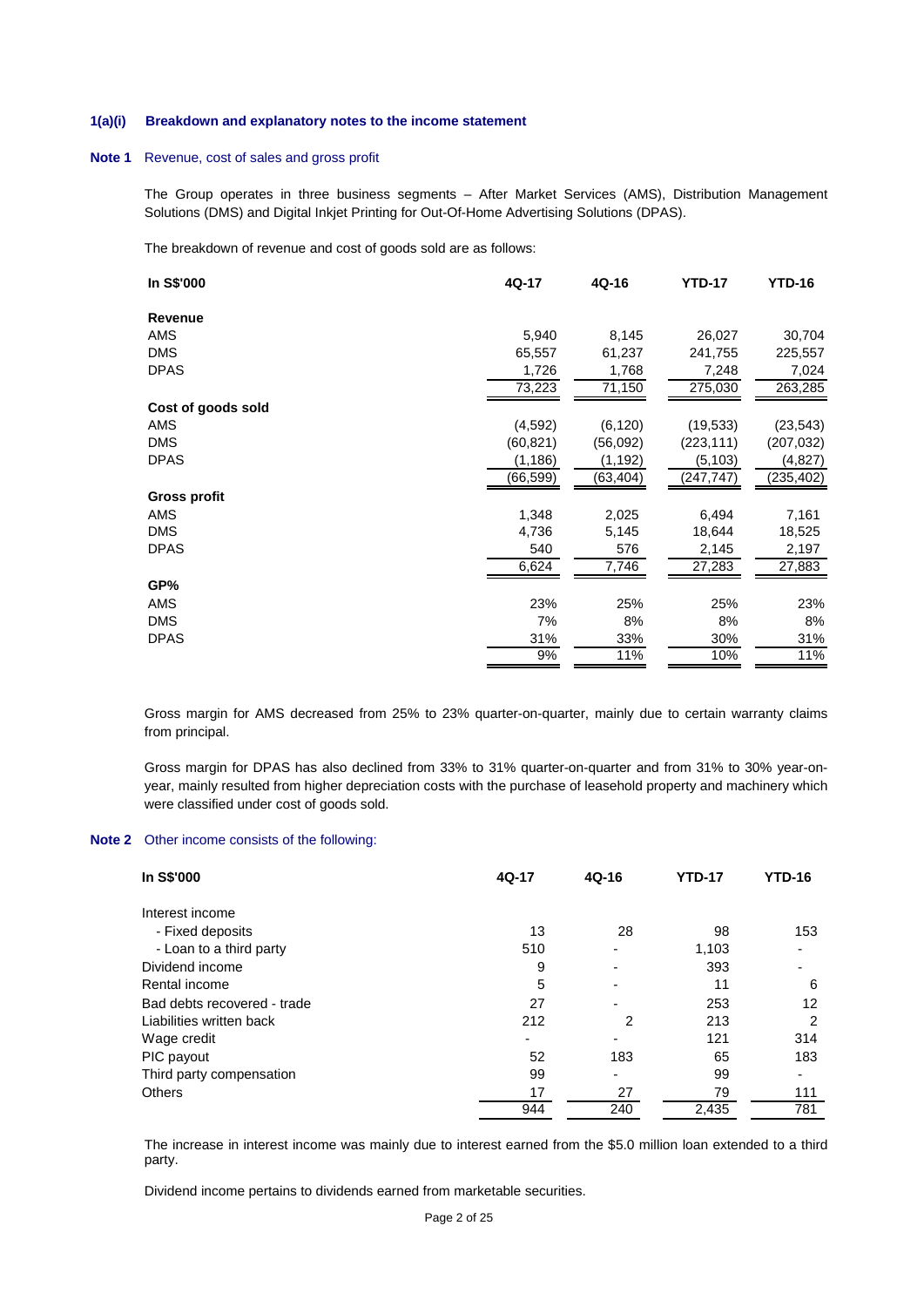### **Note 3** Administrative expenses

The administrative expenses comprise mainly staff cost.

| In S\$'000                                                           | 4Q-17 | 4Q-16 | <b>YTD-17</b> | YTD-16 |
|----------------------------------------------------------------------|-------|-------|---------------|--------|
| <b>Staff Cost</b>                                                    |       |       |               |        |
| AMS                                                                  | 1.105 | 1,488 | 4,606         | 5,196  |
| <b>DMS</b>                                                           | 1,865 | 2.014 | 7.400         | 7,572  |
| <b>DPAS</b>                                                          | 157   | 155   | 784           | 667    |
| Management and HQ support staff costs<br>(including Directors' fees) | 753   | 662   | 2,712         | 2,414  |
|                                                                      | 3,880 | 4,319 | 15,502        | 15,849 |

AMS recorded a 18% declined in repair volume in 4Q-17 compared to 4Q-16; as such AMS staff costs had decreased accordingly, due to lower headcount required to support the operation.

#### **Note 4** Other operating expenses

Other operating expenses consist of the following:

| In S\$'000                                             | 4Q-17 | $4Q-16$ | <b>YTD-17</b> | <b>YTD-16</b> |
|--------------------------------------------------------|-------|---------|---------------|---------------|
| Rental expenses                                        | 1,109 | 1,282   | 4,693         | 5,004         |
| Depreciation expenses                                  | 195   | 193     | 741           | 731           |
| Plant and equipment written off                        | 19    | 17      | 61            | 91            |
| Loss (Gain) on disposal of plant and equipment         | 4     | (21)    | (42)          | (24)          |
| Reversal of impairment on plant and equipment          |       |         |               | (1)           |
| (Reversal of) Allowance for doubtful trade receivables | (72)  | 170     | (67)          | 220           |
| Bad debts written off - trade                          |       |         | 3             | 2             |
| Bad debts written off - non-trade                      |       |         |               | 13            |
| Allowance for inventories                              | 148   | 98      | 525           | 406           |
| Reversal of shop closure costs                         |       |         |               | (3)           |
| Foreign exchange (gain) loss                           | (41)  | (305)   | 201           | (90)          |
|                                                        | 1,363 | 1,434   | 6,115         | 6,349         |

Higher allowance for inventories in 4Q-17 was mainly due to the higher stock provision made against its inventory.

#### **Note 5** Finance costs

Finance cost comprises interests on finance leases and bank borrowings.

## **Note 6** Income tax expense

The tax provision is calculated for profitable subsidiaries.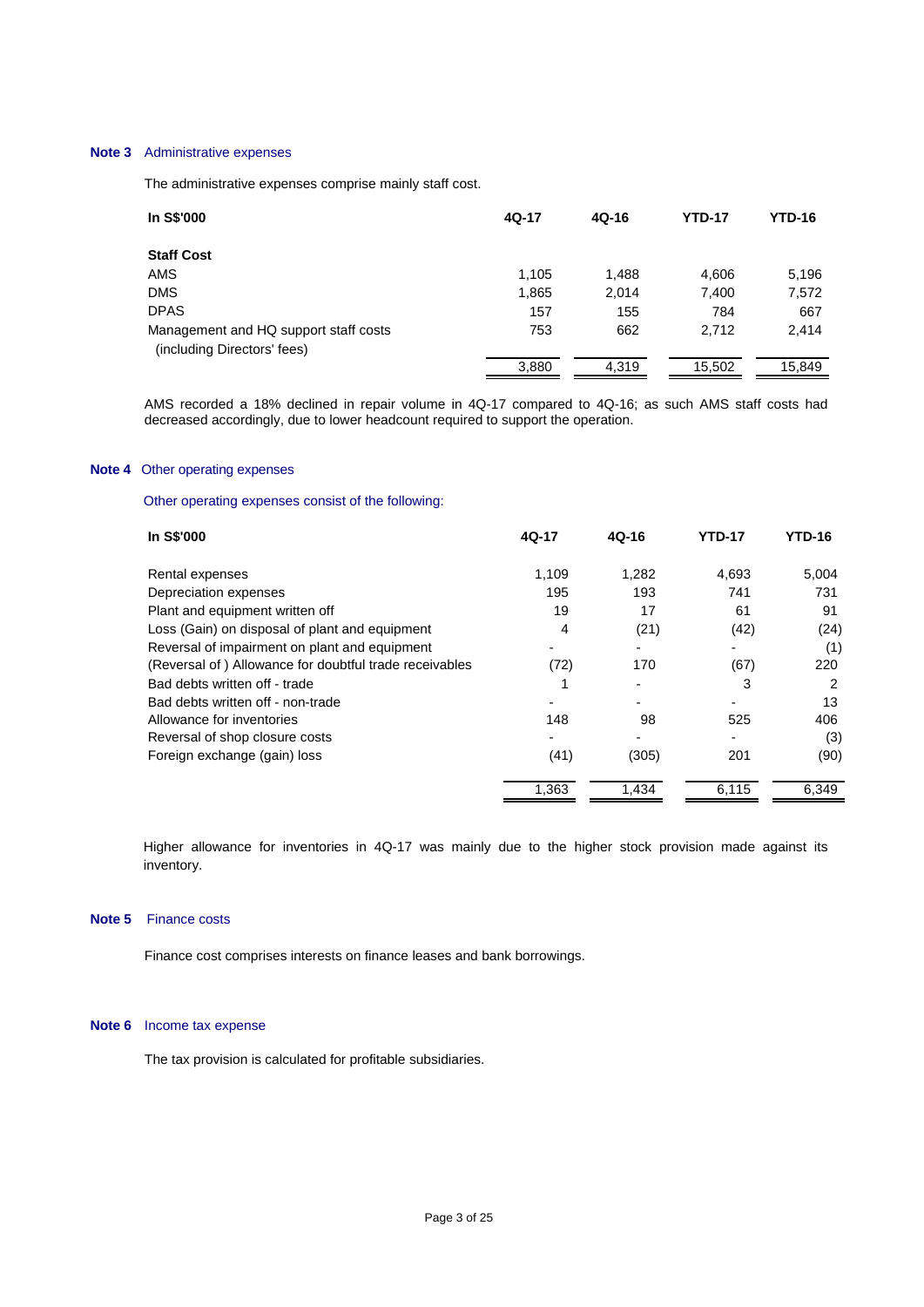## **Note 7** Income statement for discontinued operations

| In S\$'000                        | 4Q-17 | 4Q-16     | <b>YTD-17</b> | <b>YTD-16</b> |
|-----------------------------------|-------|-----------|---------------|---------------|
| Revenue                           |       | 15,084    | 10,246        | 55,572        |
| Cost of sales                     |       | (14, 619) | (9,936)       | (53,798)      |
| <b>Gross Profit</b>               |       | 465       | 310           | 1,774         |
| Other income                      |       |           | 9             | 13            |
| Administrative expenses           |       | (435)     | (378)         | (1,768)       |
| Other operating expenses          | (106) | (324)     | (381)         | (462)         |
| Profit (Loss) before income tax   | (106) | (293)     | (440)         | (443)         |
| Income tax expense                |       |           |               |               |
| Profit (Loss) for the period from |       |           |               |               |
| discontinued operations           | (106) | (293)     | (440)         | (443)         |
| Profit (Loss) attributable to:    |       |           |               |               |
| Owners of the Company             | (113) | (52)      | (303)         | (467)         |
| Non-controlling interests         |       | (241)     | (137)         | 24            |
|                                   | (106) | (293)     | (440)         | (443)         |

 The comparative figures have been re-presented to report separately profit and loss items for continuing and discontinued operations.

 Discontinued operations relate to operations in Myanmar inclusive of MDR Myanmar Co., Ltd, Golden Myanmar Sea Co., Ltd, Pixio Myanmar Co., Ltd and MDR Golden Myanmar Sea Co., Ltd, with the latter 2 entities having ceased their business operations in March 2017.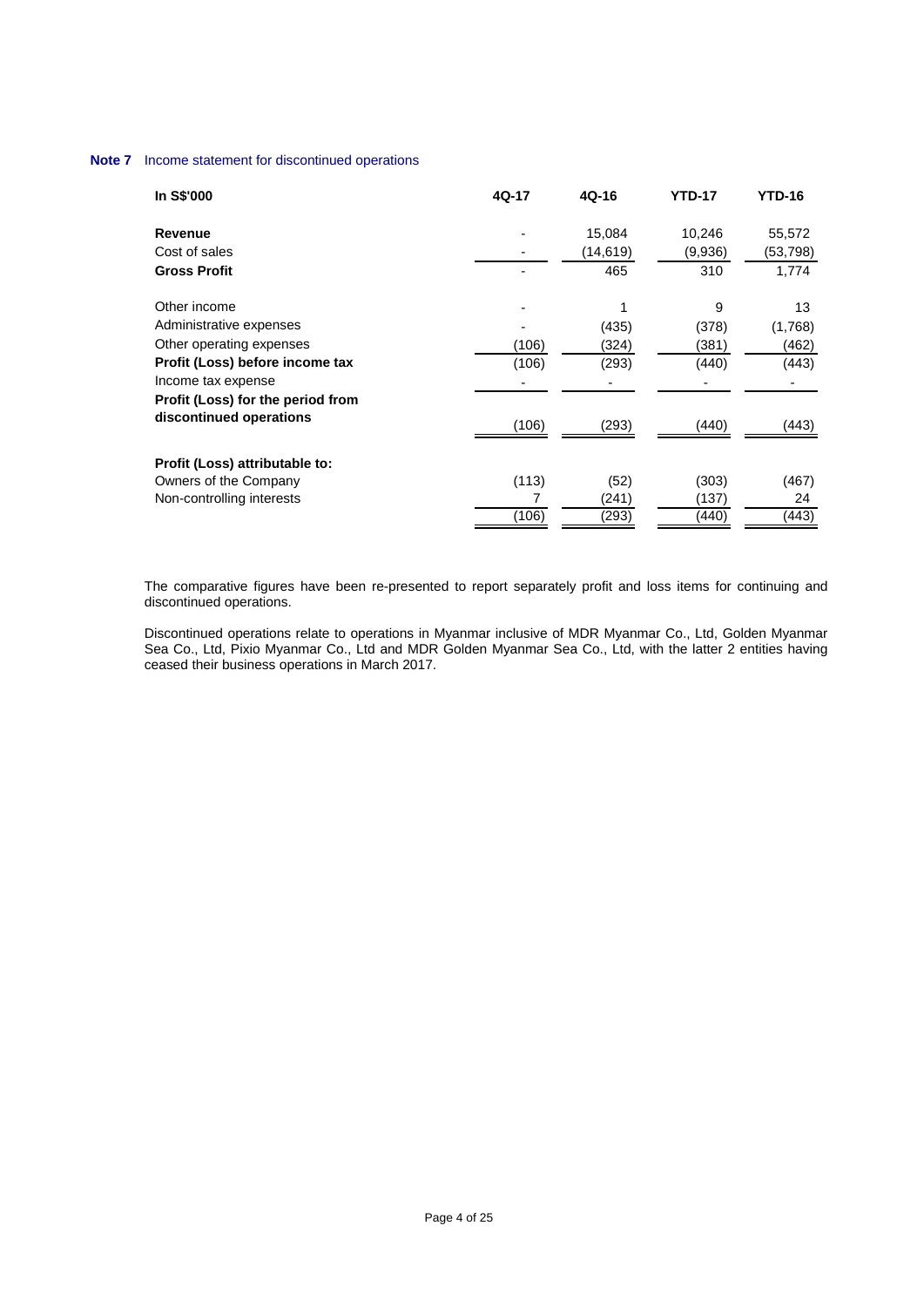**1(b)(i) Statement of financial position (for the issuer and Group), together with a comparative statement as at the end of the immediately preceding financial year** 

|                                                    |                | Group     |           | Company   |           |
|----------------------------------------------------|----------------|-----------|-----------|-----------|-----------|
| In S\$'000                                         | <b>Notes</b>   | 31-Dec-17 | 31-Dec-16 | 31-Dec-17 | 31-Dec-16 |
| <b>ASSETS</b>                                      |                |           |           |           |           |
| <b>Current assets</b>                              |                |           |           |           |           |
| Cash and bank balances                             |                | 11,579    | 30,817    | 3,015     | 22,090    |
| Trade receivables                                  | 1              | 22,230    | 20,867    | 2,450     | 3,554     |
| Other receivables and prepayments                  | 2              | 8,362     | 5,401     | 19,052    | 14,119    |
| Inventories                                        | 3              | 18,925    | 20,232    | 1,535     | 2,092     |
| <b>Total current assets</b>                        |                | 61,096    | 77,317    | 26,052    | 41,855    |
| <b>Non-current assets</b>                          |                |           |           |           |           |
| Investment in subsidiaries                         |                |           |           | 20,835    | 20,835    |
| Investment in an associate                         |                | 24        | 14        |           |           |
| Property, plant and equipment                      | 4              | 11,199    | 4,271     | 497       | 391       |
| Goodwill                                           |                | 2,798     | 2,798     |           |           |
| Investment securities                              | 5              | 13,234    |           | 13,234    |           |
| Cash pledged                                       |                | 1,440     |           | 1,400     |           |
| Prepayments                                        | $\overline{c}$ |           | 839       |           |           |
| <b>Total non-current assets</b>                    |                | 28,695    | 7,922     | 35,966    | 21,226    |
| <b>Total assets</b>                                |                | 89,791    | 85,239    | 62,018    | 63,081    |
| <b>Current liabilities</b>                         |                |           |           |           |           |
| <b>Bank loans</b>                                  | 6              | 5,485     |           |           |           |
| Trade payables                                     | 7              | 11,868    | 13,572    | 1,968     | 2,888     |
| Other payables                                     | 8              | 6,704     | 7,341     | 2,159     | 947       |
| Current portion of finance leases                  |                | 461       | 570       | 68        | 83        |
| Income tax payable                                 |                | 69        | 7         |           |           |
| <b>Total current liabilities</b>                   |                | 24,587    | 21,490    | 4,195     | 3,918     |
| <b>Non-current liabilities</b>                     |                |           |           |           |           |
| <b>Finance leases</b>                              |                | 645       | 991       | 74        | 50        |
| Deferred tax liabilities                           |                | 441       | 118       |           |           |
| <b>Total non-current liabilities</b>               |                | 1,086     | 1,109     | 74        | 50        |
| Capital, reserves and<br>non-controlling interests |                |           |           |           |           |
| Share capital                                      |                | 153,652   | 153,652   | 153,652   | 153,652   |
| Capital reserve                                    |                | (859)     | (859)     | 22        | 22        |
| Investment revaluation reserve                     |                | (1,850)   |           | (1, 850)  |           |
| Property revaluation reserve                       |                | 751       |           |           |           |
| Share options reserve                              |                | 145       | 311       | 145       | 311       |
| Foreign currency translation reserve               |                | (738)     | (825)     |           |           |
| <b>Accumulated losses</b>                          |                | (85, 465) | (87, 933) | (94, 220) | (94, 872) |
| Equity attributable to owners of                   |                |           |           |           |           |
| the Company                                        |                | 65,636    | 64,346    | 57,749    | 59,113    |
| Non-controlling interests                          |                | (1,518)   | (1,706)   |           |           |
| <b>Total equity</b>                                |                | 64,118    | 62,640    | 57,749    | 59,113    |
| <b>Total liabilities and equity</b>                |                | 89,791    | 85,239    | 62,018    | 63,081    |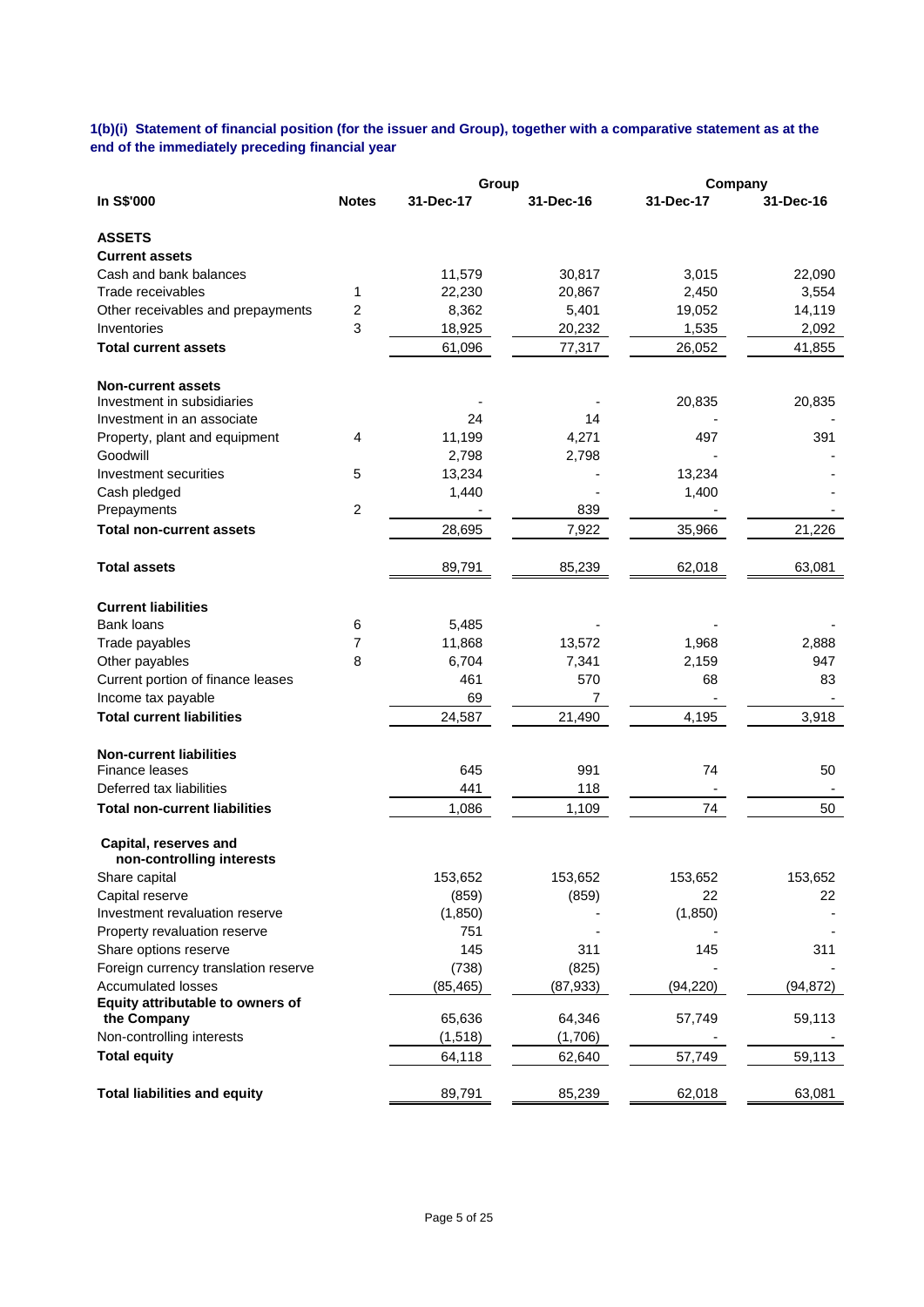### **Notes**

#### **1 Trade receivables**

The Group's trade receivables turnover as at 31 December 2017 is 27 days (31 December 2016: 22 days).

#### **2 Other receivables and prepayments**

The Group's other receivables and prepayments consist mainly of the following:

| <b>S\$'000</b>                                      | 31-Dec-17 | 31-Dec-16 |
|-----------------------------------------------------|-----------|-----------|
| Rental deposits                                     | 1.362     | 1.413     |
| Other receivables                                   | 5.752     | 2.758     |
| Prepayments - current                               | 425       | 776       |
| Prepayments - non-current                           |           | 258       |
| Deposits for the purchase of property – non-current |           | 581       |

Other receivables of \$5.8 million as at 31 December 2017 comprised mainly of \$1.1 million to be received from principals in relation to sell through, advertising and promotion support and \$3.8 million loan to a third party.

Prepayments of \$0.4 million as at 31 December 2017 comprised mainly of prepayment of professional fee related to the Rights Cum Warrants exercise of \$0.1 million and deposits for the purchase of raw materials and equipment spare parts, prepayment of maintenance contract for equipment and for the last 2 months equipment hire purchase instalments, of \$0.2 million for DPAS operation.

## **3 Inventories**

The Group's inventory turnover for the quarter ended 31 December 2017 is 27 days (31 December 2016: 24 days).

 Efforts made by the Group to trim its handset and prepaid cards inventory levels were evidenced by the decline in the Group inventories of \$18.9 million as at 31 December 2017 compared to \$20.2 million as at 31 December 2016.

### **4 Property, plant and equipment**

 The increase in property, plant and equipment was mainly attributable to the purchase of leasehold property in Malaysia for DPAS operations.

The Group changed its accounting policy with respect to the subsequent measurement of land and building included as part of property, plant and equipment from the cost model to the revaluation model.

Please refer to Section 5 on page 16 to the Announcement for details.

The leasehold property of the Group was revalued at 30 September 2017 based on independent professional valuations carried out by an accredited valuer. These valuations are determined by the valuer based on the direct comparison method that makes reference to recent market transactions.

### **5 Investment securities**

Investment securities pertain to the investment in marketable securities during the period.

#### **6 Bank loans**

Bank loans comprised mainly of new bank loans secured during the period for the financing of new property in Malaysia for DPAS operations.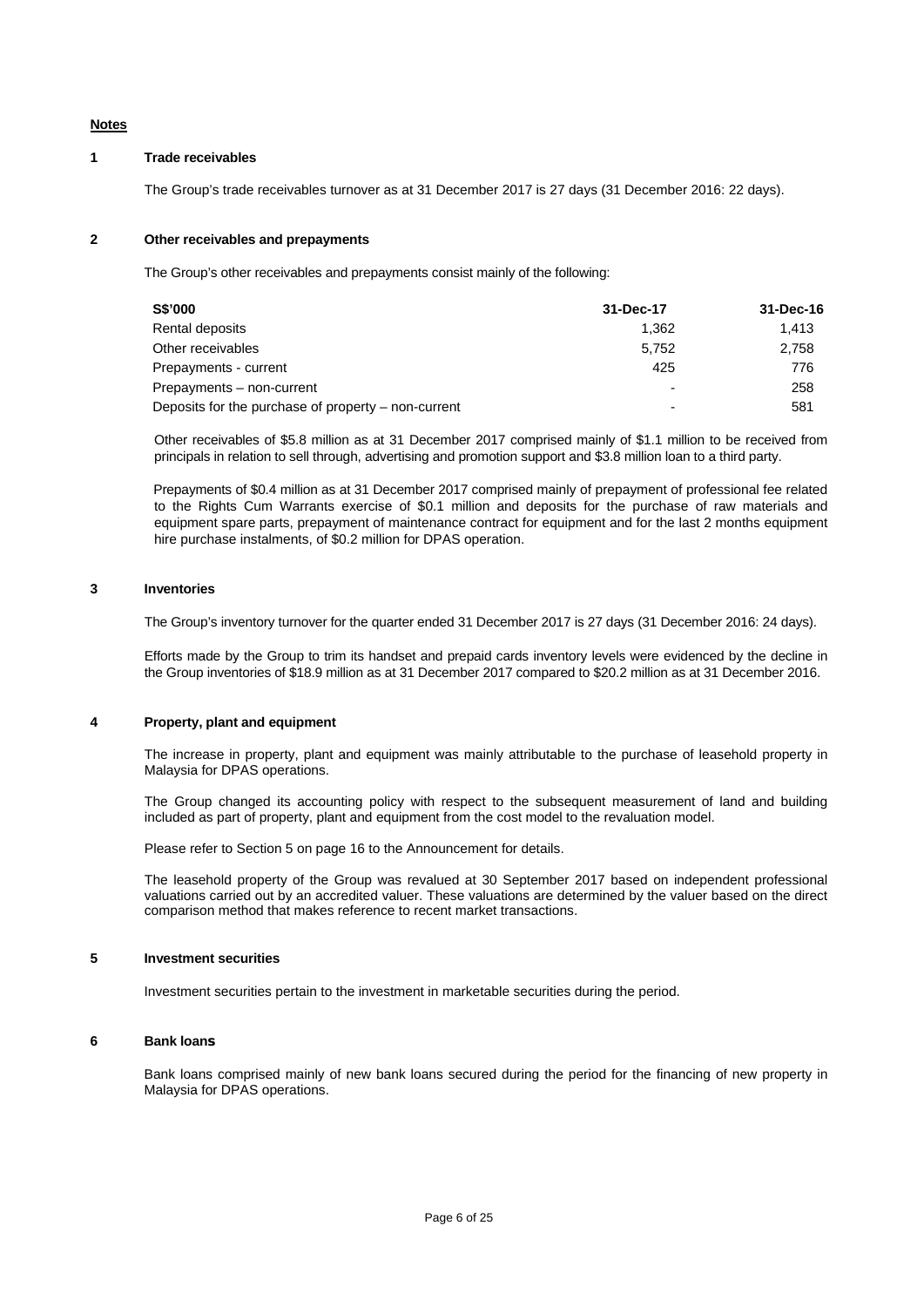# **7 Trade payables**

The Group's trade payables turnover as at 31 December 2017 is 18 days (31 December 2016: 15 days).

## **8 Other payables**

The Group's other payables consist mainly of the following:

| <b>S\$'000</b>                                                | 31-Dec-17 | 31-Dec-16 |
|---------------------------------------------------------------|-----------|-----------|
| Advertising, promotion and sell through funds from principals | 1.568     | 1.485     |
| Accrued staff costs                                           | 1.078     | 1.169     |
| Other accrued operating expenses                              | 717       | 981       |

# **1(b)(ii) Aggregate amount of Group's borrowings and debt securities**

## **Amount repayable in one year or less, or on demand**

| As at 31-Dec-17     |                       | As at 31-Dec-16     |                       |
|---------------------|-----------------------|---------------------|-----------------------|
| Secured<br>(\$'000) | Unsecured<br>'\$'000) | Secured<br>(\$'000) | Unsecured<br>(\$'000) |
| 5.946               | -                     | 570                 | ۰                     |

## **Amount repayable after one year**

| As at 31-Dec-17     |                      | As at 31-Dec-16   |                       |  |
|---------------------|----------------------|-------------------|-----------------------|--|
| Secured<br>(\$'000) | Unsecured<br>(\$'000 | Secured<br>'S'000 | Unsecured<br>(\$'000) |  |
| 645                 | -                    | 991               | -                     |  |

# **Details of collateral**

The secured borrowings comprise of outstanding finance lease of \$1.1 million on certain motor vehicles and machinery and bank loan of \$5.5 million secured against fixed deposits and an open legal mortgage over a commercial property in Malaysia.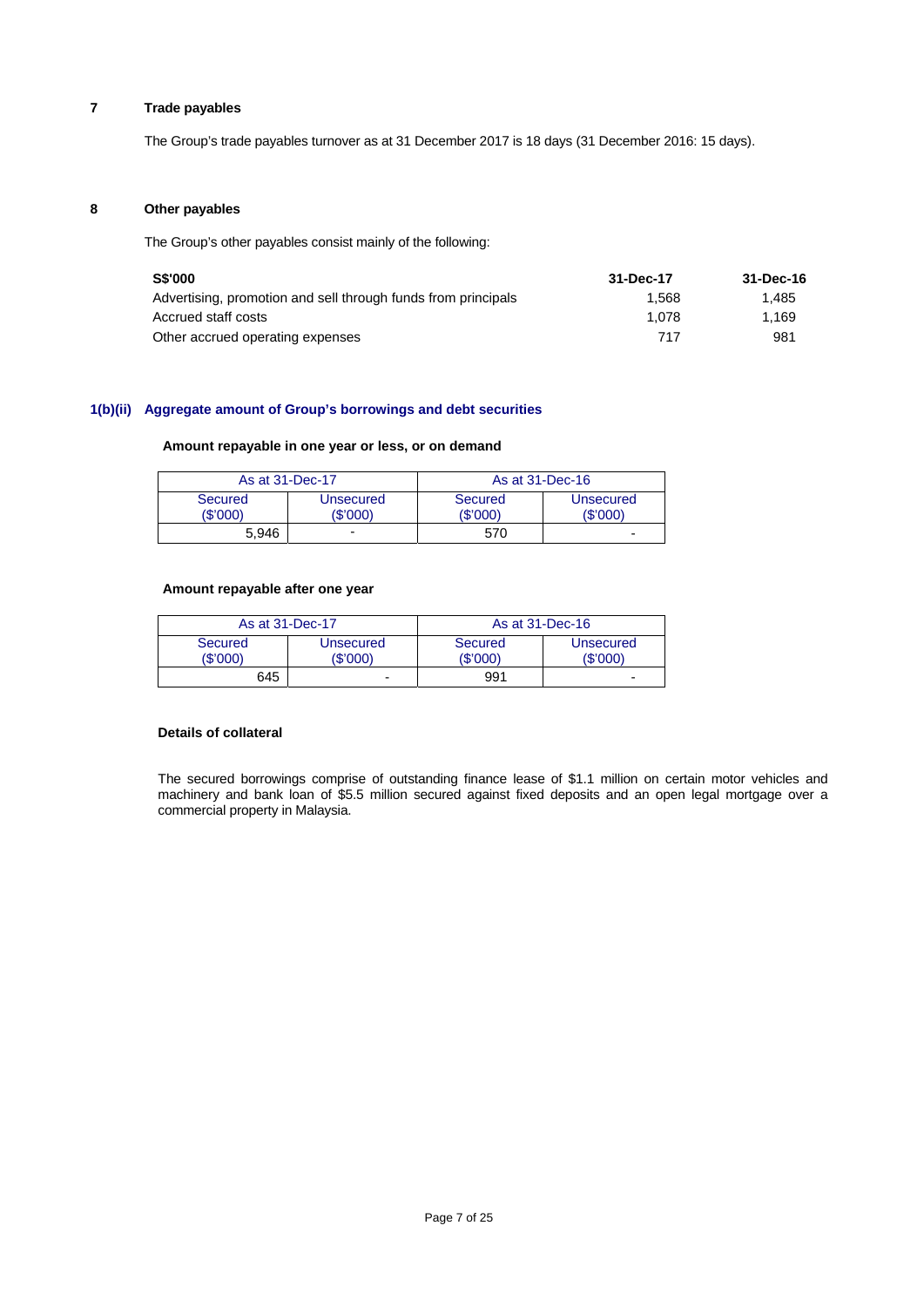### **1(c) A statement of cash flows (for the Group), together with a comparative statement for the corresponding period of the immediately preceding financial year**

| In S\$'000                                                                                              | 4Q-17        | 4Q-16                        | <b>YTD-17</b>         | <b>YTD-16</b>            |
|---------------------------------------------------------------------------------------------------------|--------------|------------------------------|-----------------------|--------------------------|
| <b>Operating activities</b>                                                                             |              |                              |                       |                          |
| Profit before income tax from continuing operations                                                     | 1,644        | 1,546                        | 4,918                 | 3,610                    |
| Loss before income tax from discontinued operations                                                     |              |                              |                       |                          |
|                                                                                                         | (106)        | (293)                        | (440)                 | (443)                    |
|                                                                                                         | 1,538        | 1,253                        | 4,478                 | 3,167                    |
| Adjustments for:                                                                                        |              |                              |                       |                          |
| Depreciation expenses                                                                                   | 395          | 432                          | 1,536                 | 1,641                    |
| Interest expenses                                                                                       | 85           | 28                           | 311                   | 106                      |
| Interest income from fixed deposits                                                                     | (13)         | (28)                         | (98)                  | (153)                    |
| Interest income from loan to a third party                                                              | (510)        |                              | (1, 103)              |                          |
| Dividend income                                                                                         | (9)          |                              | (393)                 | $\overline{\phantom{0}}$ |
| Loss (Gain) on disposal of plant and equipment                                                          | 4            | (30)                         | (115)                 | (36)                     |
| Plant and equipment written off                                                                         | 42           | 17                           | 150                   | 91                       |
| (Reversal of) Provision for shop closure costs                                                          | (1)          |                              | 204                   | (3)                      |
| Allowance for inventories                                                                               | 231          | 106                          | 592<br>$\overline{a}$ | 432                      |
| Reversal of impairment on plant and equipment<br>(Reversal of) allowance for doubtful trade receivables | (67)         | 170                          | (39)                  | (1)<br>237               |
| Liabilities written back                                                                                | (213)        | (2)                          | (213)                 | (2)                      |
| Bad debts written off - trade                                                                           | 1            |                              | 3                     | $\overline{2}$           |
| Bad debts written off - non-trade                                                                       |              |                              |                       | 13                       |
| Bad debts recovered - trade                                                                             | (27)         |                              | (253)                 |                          |
| Share of profit of an associate                                                                         | (4)          | (1)                          | (9)                   | (6)                      |
| Net foreign exchange loss (gain)                                                                        | (167)        | (137)                        | (39)                  | (119)                    |
| Operating cash flows before movements                                                                   |              |                              |                       |                          |
| in working capital                                                                                      | 1,285        | 1,808                        | 5,012                 | 5,369                    |
| Trade receivables                                                                                       | (1,777)      | (5,459)                      | (1,074)               | (2, 343)                 |
| Other receivables and prepayments                                                                       | 730          | (49)                         | 427                   | 225                      |
| Inventories                                                                                             | 4,241        | 309                          | 715                   | (3, 123)                 |
| Trade payables                                                                                          | (8,303)      | 2,161                        | (1,699)               | 3,370                    |
| Other payables                                                                                          | 307          | 278                          | (626)                 | (101)                    |
| Cash (used in) generated from operations                                                                | (3, 517)     | (952)                        | 2,755                 | 3,397                    |
| Income tax (paid) refund<br>Interest received                                                           | (96)<br>13   | (90)<br>28                   | 333<br>98             | 6<br>153                 |
| Net cash (used in) generated from operating activities                                                  | (3,600)      | (1,014)                      | 3,186                 | 3,556                    |
|                                                                                                         |              |                              |                       |                          |
| <b>Investing activities</b>                                                                             |              |                              |                       |                          |
| Proceeds from disposal of plant and equipment                                                           | 17           | 20                           | 639                   | 64                       |
| Purchase of property, plant and equipment (Note A)                                                      | (183)        | (265)                        | (6,981)               | (1,094)                  |
| Prepayment of plant and equipment                                                                       |              | (258)                        |                       | (258)                    |
| Deposits paid for the purchase of property                                                              |              | (581)                        |                       | (581)                    |
| Loan to a third party                                                                                   |              | $\qquad \qquad \blacksquare$ | (5,000)               |                          |
| Repayment of loan from a third party<br>Interest received from loan to a third party                    | 1,400<br>278 |                              | 1,400<br>871          |                          |
| Dividend income from investment securities                                                              | 9            |                              | 393                   |                          |
| Purchase of available-for-sale investment                                                               |              |                              | (15,084)              |                          |
| Net cash generated from (used in) investing activities                                                  | 1,521        | (1,084)                      | (23, 762)             | (1,869)                  |
|                                                                                                         |              |                              |                       |                          |
| <b>Financing activities</b>                                                                             |              |                              |                       |                          |
| Interest paid                                                                                           | (85)         | (28)                         | (311)                 | (106)                    |
| Repayment of obligations under finance leases                                                           | (144)        | (139)                        | (574)                 | (511)                    |
| Dividends paid to shareholders<br>Dividends paid to non-controlling interest                            |              |                              | (1,800)               | (1,000)                  |
| Cash pledge                                                                                             |              |                              | (1,400)               | (78)                     |
| Repayment of bank borrowings                                                                            | (1, 119)     |                              | (3,231)               |                          |
| Proceeds from bank borrowings                                                                           |              |                              | 8,466                 |                          |
| Net cash (used in) generated from financing activities                                                  | (1, 348)     | (167)                        | 1,150                 | (1,695)                  |
|                                                                                                         |              |                              |                       |                          |
| Net decrease in cash and cash equivalents                                                               | (3, 427)     | (2,265)                      | (19, 426)             | (8)                      |
| Cash and cash equivalents at beginning of period                                                        | 14,779       | 33,066                       | 30,778                | 30,809                   |
| Effect of foreign exchange rate changes on the balance                                                  |              |                              |                       |                          |
| of cash held in foreign currencies                                                                      | 227          | (23)                         | 227                   | (23)                     |
| Cash and cash equivalents at end of period                                                              | 11,579       | 30,778                       | 11,579                | 30,778                   |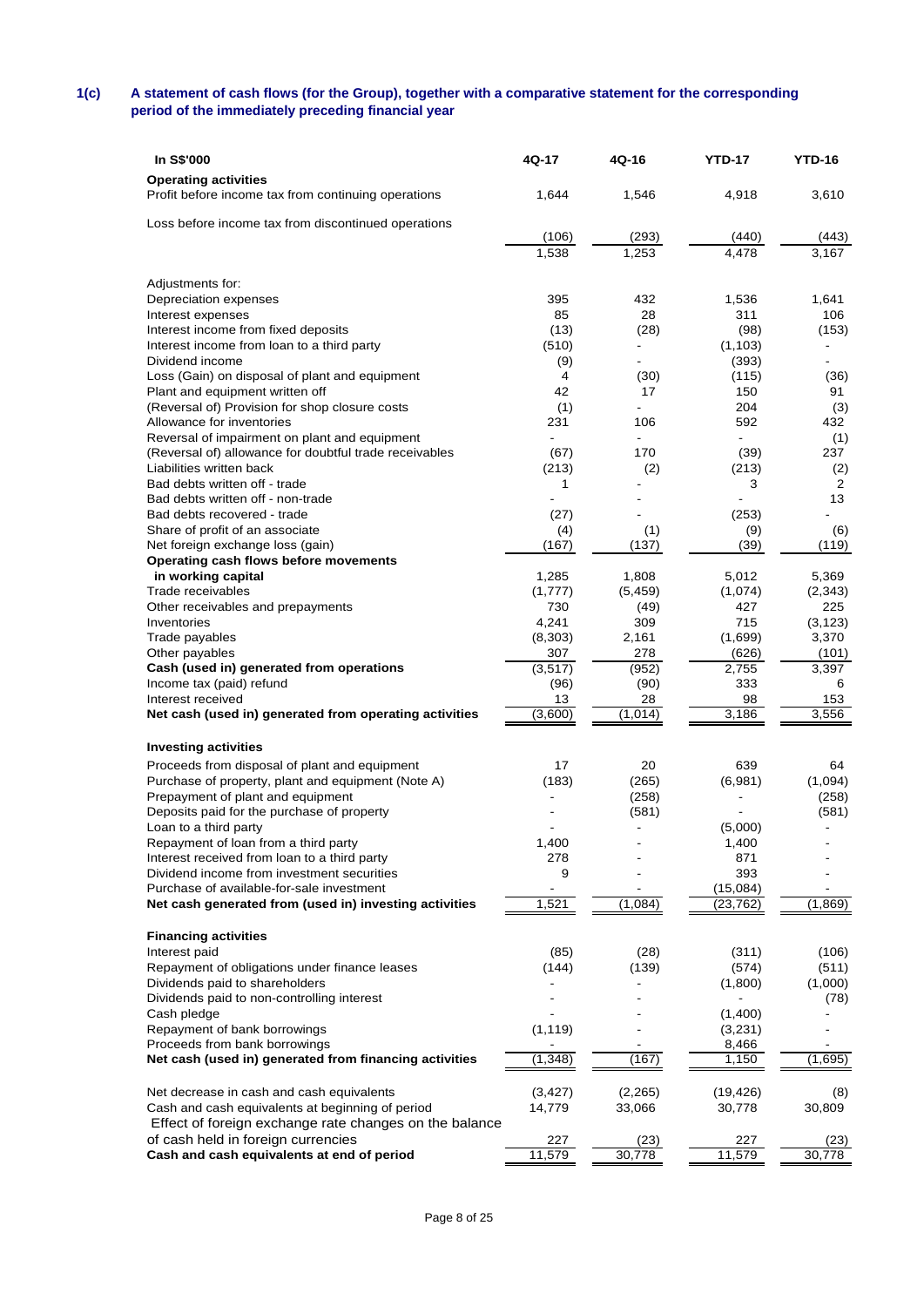# **Notes**

## **A. Purchase of property, plant and equipment:**

In 4Q-17, the Group acquired plant and equipment with an aggregate cost of \$183,000 (4Q-16: \$ 265,000) using internal funding.

In YTD-17, the Group acquired plant and equipment with an aggregate cost of \$7,081,000 (YTD-16: \$1,919,000) of which \$100,000 (2016: \$825,000) was acquired under finance lease arrangements.

# **B. Cash and cash equivalents at end of period comprise of:**

| In S\$'000                                      | 4Q-17             | $4Q-16$        |
|-------------------------------------------------|-------------------|----------------|
| Cash                                            | 13.019<br>(1,440) | 30.817<br>(39) |
| Less: Cash pledged<br>Cash and cash equivalents | 11.579            | 30,778         |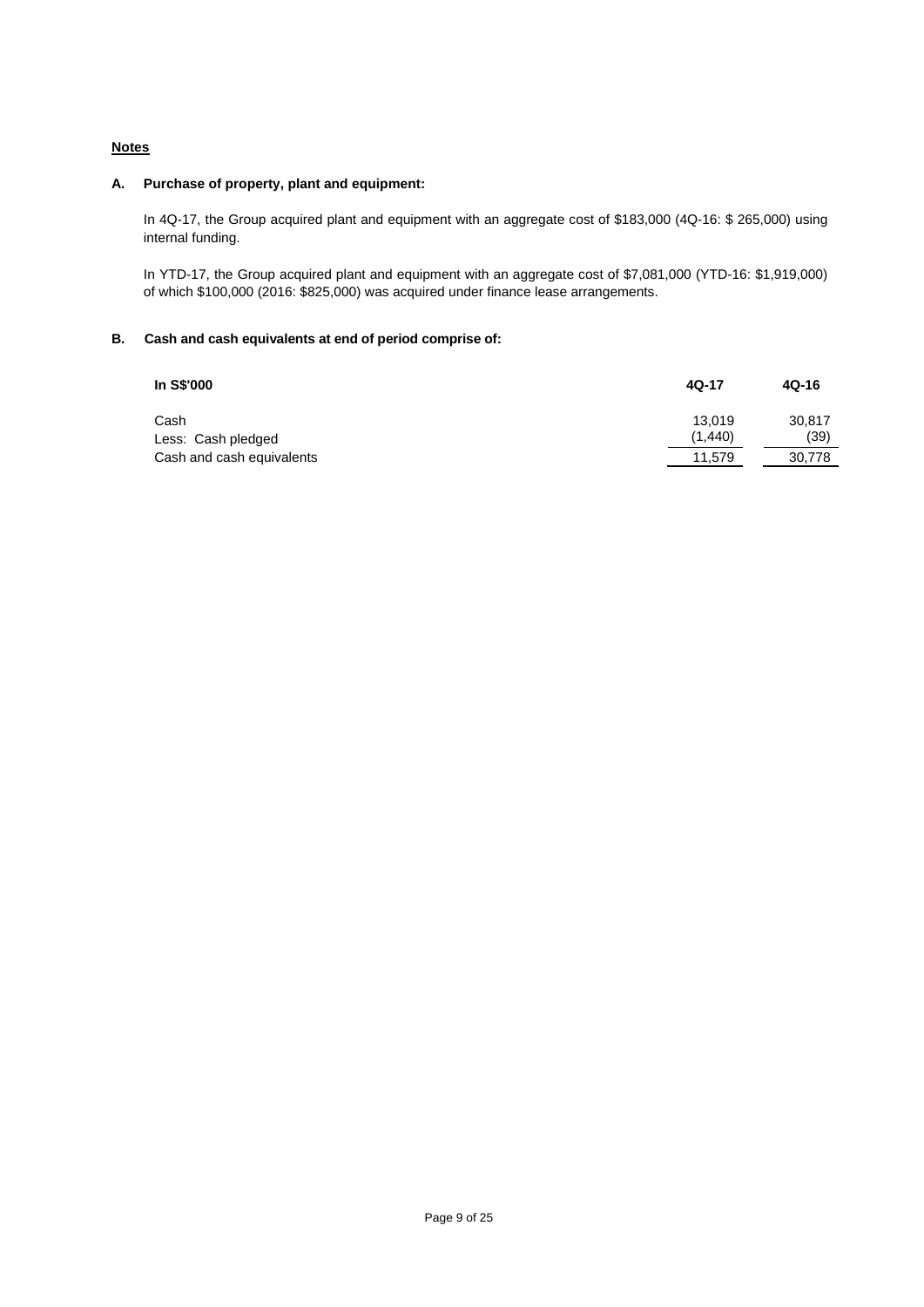# **1(d)(i) A statement (for the issuer and Group) showing either (i) all changes in equity or (ii) changes in equity other than those arising from capitalisation issues and distributions to shareholders, together with a comparative statement for the corresponding period of the immediately preceding financial year**

| In S\$'000<br>Group                                                                                                                                  | Share<br>capital | Capital<br>reserve | Investment<br>revaluation<br>reserve | Property<br>revaluation<br>reserve | <b>Share</b><br>options<br>reserve | Currency<br>translation<br>reserve | Accumulated<br>losses | <b>Attributable</b><br>to equity holders<br>of the Company | Non-controlling<br>interests | Total                |
|------------------------------------------------------------------------------------------------------------------------------------------------------|------------------|--------------------|--------------------------------------|------------------------------------|------------------------------------|------------------------------------|-----------------------|------------------------------------------------------------|------------------------------|----------------------|
| Balance as at 1 January 2017                                                                                                                         | 153,652          | (859)              |                                      |                                    | 311                                | (825)                              | (87, 933)             | 64,346                                                     | (1,706)                      | 62,640               |
| Total comprehensive income (loss) for the period<br>Profit (Loss) for the period<br>Other comprehensive (loss) income for the period<br><b>Total</b> |                  |                    |                                      |                                    |                                    | (73)<br>(73)                       | 188<br>188            | 188<br>(73)<br>115                                         | (201)<br>33<br>(168)         | (13)<br>(40)<br>(53) |
| Transactions with owners, recognised directly in equity                                                                                              |                  |                    |                                      |                                    |                                    |                                    |                       |                                                            |                              |                      |
| Transfer between reserves upon expiry of share options<br><b>Total</b>                                                                               |                  |                    |                                      |                                    | (21)<br>(21)                       |                                    | 21<br>$\overline{21}$ |                                                            |                              |                      |
| Balance as at 31 March 2017                                                                                                                          | 153,652          | (859)              |                                      |                                    | 290                                | (898)                              | (87, 724)             | 64,461                                                     | (1,874)                      | 62,587               |
| Total comprehensive income for the period<br>Profit for the period<br>Other comprehensive income for the period                                      |                  |                    |                                      |                                    |                                    |                                    | 1,201                 | 1,201<br>79                                                | 70<br>10                     | 1,271<br>89          |
| <b>Total</b>                                                                                                                                         |                  |                    | 54<br>54                             |                                    |                                    | 25<br>25                           | 1,201                 | 1,280                                                      | 80                           | 1,360                |
| Transactions with owners, recognised directly in equity<br><b>Dividends</b><br>Transfer between reserves upon expiry of share options                |                  |                    |                                      |                                    | (135)                              |                                    | (1,300)<br>135        | (1,300)                                                    | $\overline{\phantom{a}}$     | (1,300)<br>$\sim$    |
| Total                                                                                                                                                |                  |                    |                                      |                                    | (135)                              |                                    | (1, 165)              | (1,300)                                                    |                              | (1,300)              |
| Balance as at 30 June 2017                                                                                                                           | 153,652          | (859)              | 54                                   |                                    | 155                                | (873)                              | (87, 688)             | 64,441                                                     | (1,794)                      | 62,647               |
| Total comprehensive income (loss) for the period<br>Profit for the period                                                                            |                  |                    |                                      |                                    |                                    |                                    | 1,396                 | 1,396                                                      | 29                           | 1,425                |
| Other comprehensive (loss) income for the period<br><b>Total</b>                                                                                     |                  |                    | (1, 289)<br>(1, 289)                 | 1,484<br>1,484                     |                                    | (1)<br>(1)                         | 1,396                 | 194<br>1,590                                               | 12<br>41                     | 206<br>1,631         |
| Transactions with owners, recognised directly in equity                                                                                              |                  |                    |                                      |                                    |                                    |                                    |                       |                                                            |                              |                      |
| <b>Dividends</b><br>Transfer between reserves upon expiry of share options<br>Total                                                                  |                  |                    |                                      |                                    | (10)<br>(10)                       |                                    | (500)<br>10<br>(490)  | (500)<br>(500)                                             |                              | (500)<br>(500)       |
| Balance as at 30 September 2017                                                                                                                      | 153,652          | (859)              | (1, 235)                             | 1,484                              | 145                                | (874)                              | (86, 782)             | 65,531                                                     | (1,753)                      | 63,778               |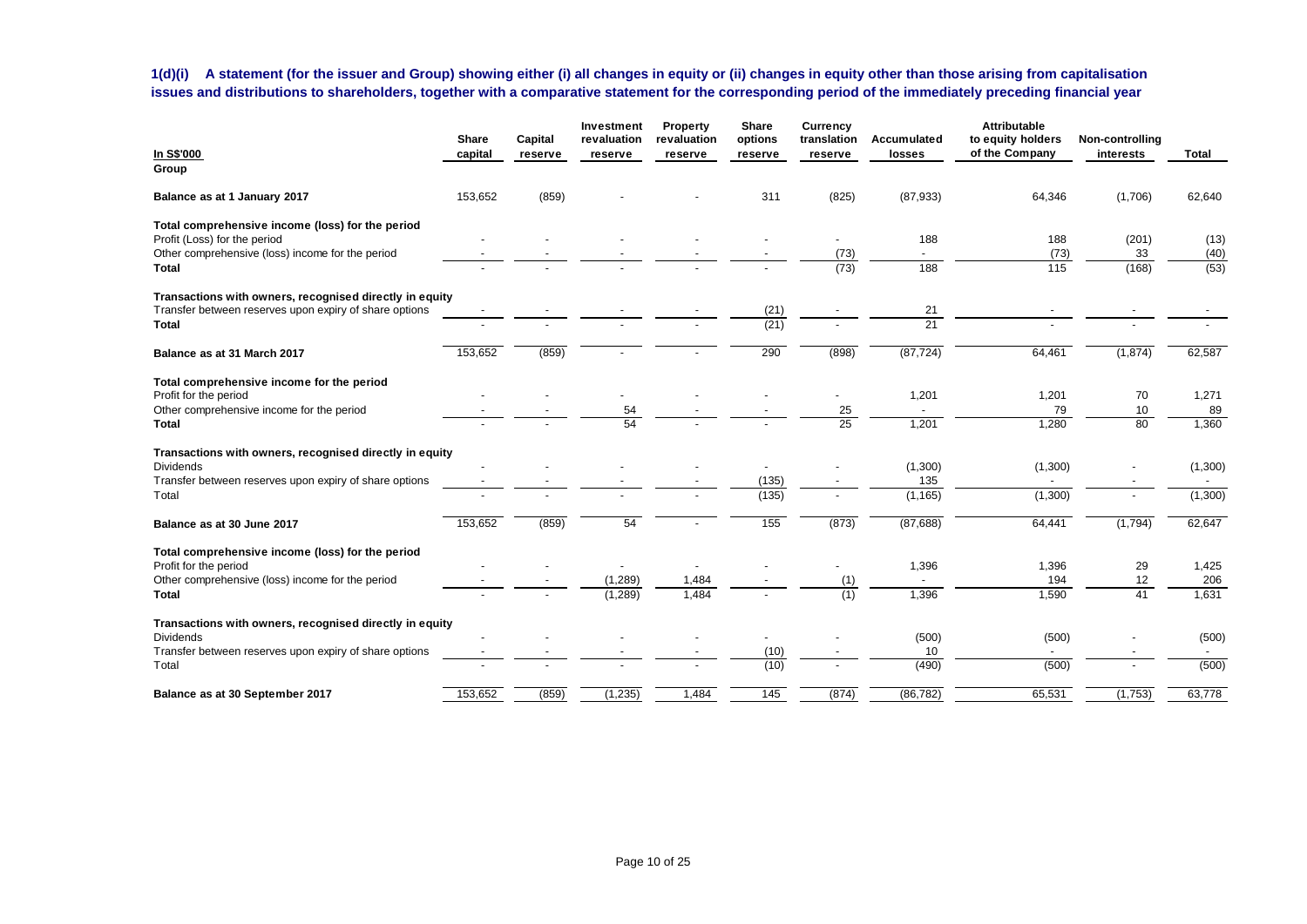| In S\$'000<br>Group                                                                                                                    | Share<br>capital | Capital<br>reserve | Investment<br>revaluation<br>reserve | <b>Property</b><br>revaluation<br>reserve | Share<br>options<br>reserve | <b>Currency</b><br>translation<br>reserve | <b>Accumulated</b><br>losses | <b>Attributable</b><br>to equity holders<br>of the Company | Non-controlling<br>interests | Total                    |
|----------------------------------------------------------------------------------------------------------------------------------------|------------------|--------------------|--------------------------------------|-------------------------------------------|-----------------------------|-------------------------------------------|------------------------------|------------------------------------------------------------|------------------------------|--------------------------|
| Balance as at 30 September 2017                                                                                                        | 153,652          | (859)              | (1,235)                              | 484, ا                                    | 145                         | (874)                                     | (86, 782)                    | 65,531                                                     | (1,753)                      | 63,778                   |
| Total comprehensive income (loss) for the period<br>Profit for the period<br>Other comprehensive (loss) income for the period<br>Total |                  |                    | (615)<br>(615)                       | (733)<br>(733)                            | $\overline{\phantom{a}}$    | -<br>136<br>136                           | 1,317<br>1,317               | 1.317<br>(1,212)<br>105                                    | 218<br>17<br>235             | 1,535<br>(1, 195)<br>340 |
| Balance as at 31 December 2017                                                                                                         | 153,652          | (859)              | (1, 850)                             | 751                                       | 145                         | (738)                                     | (85, 465)                    | 65,636                                                     | (1,518)                      | 64,118                   |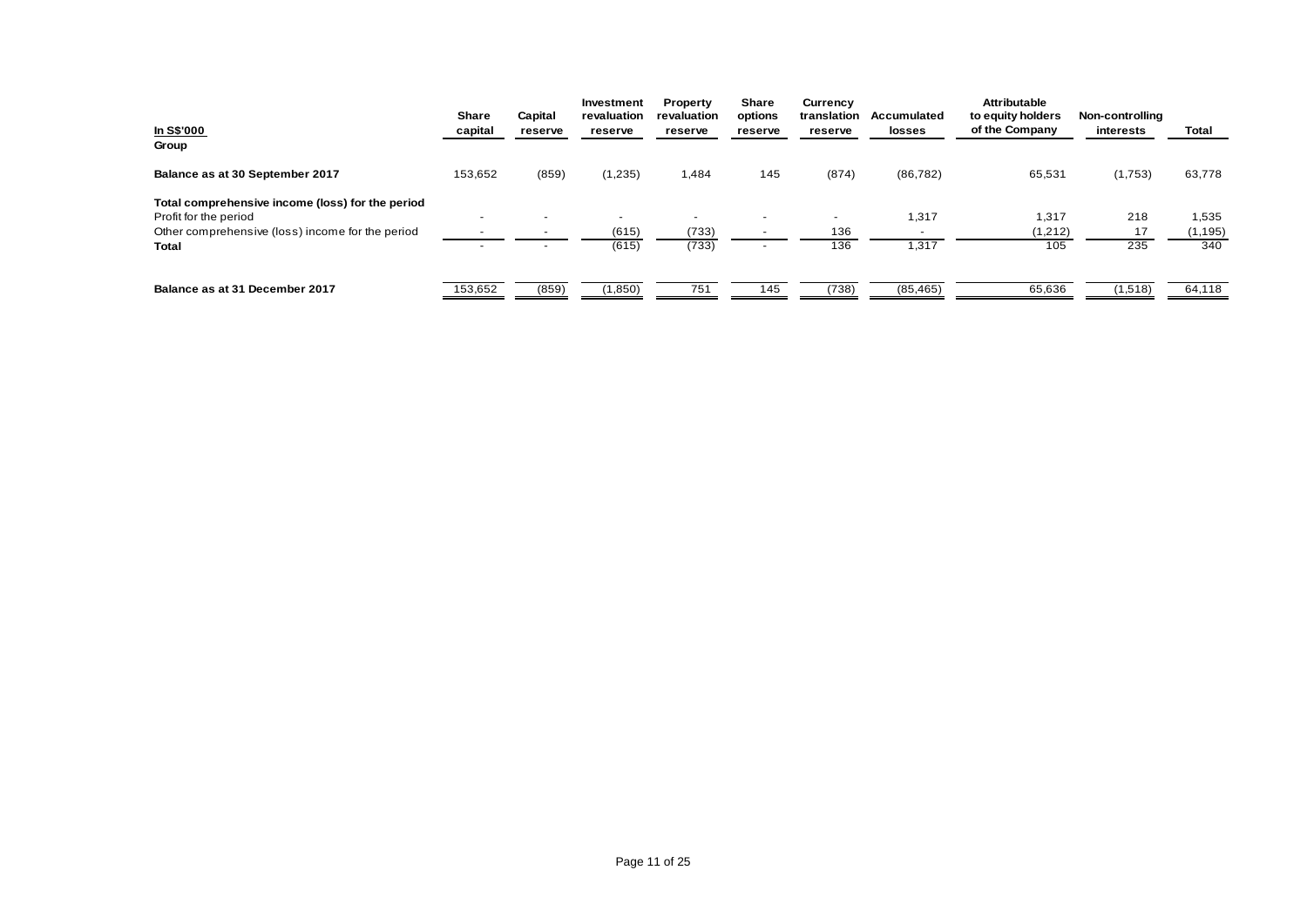| In S\$'000<br>Group                                                                                                                           | <b>Share</b><br>capital | Capital<br>reserve | Investment<br>revaluation<br>reserve | Property<br>revaluation<br>reserve | Share<br>options<br>reserve | <b>Currency</b><br>translation<br>reserve | Accumulated<br>losses | <b>Attributable</b><br>to equity holders<br>of the Company | Non-controlling<br>interests | <b>Total</b>            |
|-----------------------------------------------------------------------------------------------------------------------------------------------|-------------------------|--------------------|--------------------------------------|------------------------------------|-----------------------------|-------------------------------------------|-----------------------|------------------------------------------------------------|------------------------------|-------------------------|
| Balance as at 1 January 2016                                                                                                                  | 153,652                 | (859)              |                                      |                                    | 316                         | (672)                                     | (89, 878)             | 62,559                                                     | (1,828)                      | 60,731                  |
| Total comprehensive income (loss) for the period<br>(Loss) Profit for the period<br>Other comprehensive income for the period<br><b>Total</b> |                         |                    |                                      |                                    |                             | 162<br>162                                | (169)<br>(169)        | (169)<br>162<br>(7)                                        | 262<br>42<br>304             | 93<br>204<br>297        |
| Transactions with owners, recognised directly in equity                                                                                       |                         |                    |                                      |                                    |                             |                                           |                       |                                                            |                              |                         |
| Transfer between reserves upon expiry of share options<br>Total                                                                               |                         |                    |                                      |                                    | (5)<br>$\overline{(5)}$     |                                           | 5<br>$\overline{5}$   |                                                            |                              |                         |
| Balance as at 31 March 2016                                                                                                                   | 153,652                 | (859)              |                                      |                                    | 311                         | (510)                                     | (90, 042)             | 62,552                                                     | (1,524)                      | 61,028                  |
| Total comprehensive income (loss) for the period<br>Profit for the period<br>Other comprehensive (loss) income for the period<br><b>Total</b> |                         |                    |                                      |                                    |                             | (112)<br>(112)                            | 536<br>536            | 536<br>(112)<br>424                                        | 165<br>13<br>178             | 701<br>(99)<br>602      |
| Transactions with owners, recognised directly in equity<br><b>Dividends</b><br>Total                                                          |                         |                    |                                      |                                    |                             |                                           | (1,000)<br>(1,000)    | (1,000)<br>(1,000)                                         |                              | (1,000)<br>(1,000)      |
| Balance as at 30 June 2016                                                                                                                    | 153,652                 | (859)              |                                      |                                    | 311                         | (622)                                     | (90, 506)             | 61,976                                                     | (1, 346)                     | 60,630                  |
| Total comprehensive income (loss) for the period<br>Profit (Loss) for the period<br>Other comprehensive loss for the period<br><b>Total</b>   |                         |                    |                                      |                                    |                             | (74)<br>(74)                              | 757<br>757            | 757<br>(74)<br>683                                         | (67)<br>(25)<br>(92)         | 690<br>(99)<br>591      |
| Balance as at 30 September 2016                                                                                                               | 153,652                 | (859)              |                                      |                                    | 311                         | (696)                                     | (89, 749)             | 62,659                                                     | (1, 438)                     | 61,221                  |
| Total comprehensive income (loss) for the period<br>Profit (Loss) for the period<br>Other comprehensive loss for the period<br>Total          |                         |                    |                                      |                                    |                             | (129)<br>(129)                            | 1,816<br>1,816        | 1,816<br>(129)<br>1,687                                    | (250)<br>(18)<br>(268)       | 1,566<br>(147)<br>1,419 |
| Balance as at 31 December 2016                                                                                                                | 153,652                 | (859)              |                                      |                                    | 311                         | (825)                                     | (87, 933)             | 64,346                                                     | (1,706)                      | 62,640                  |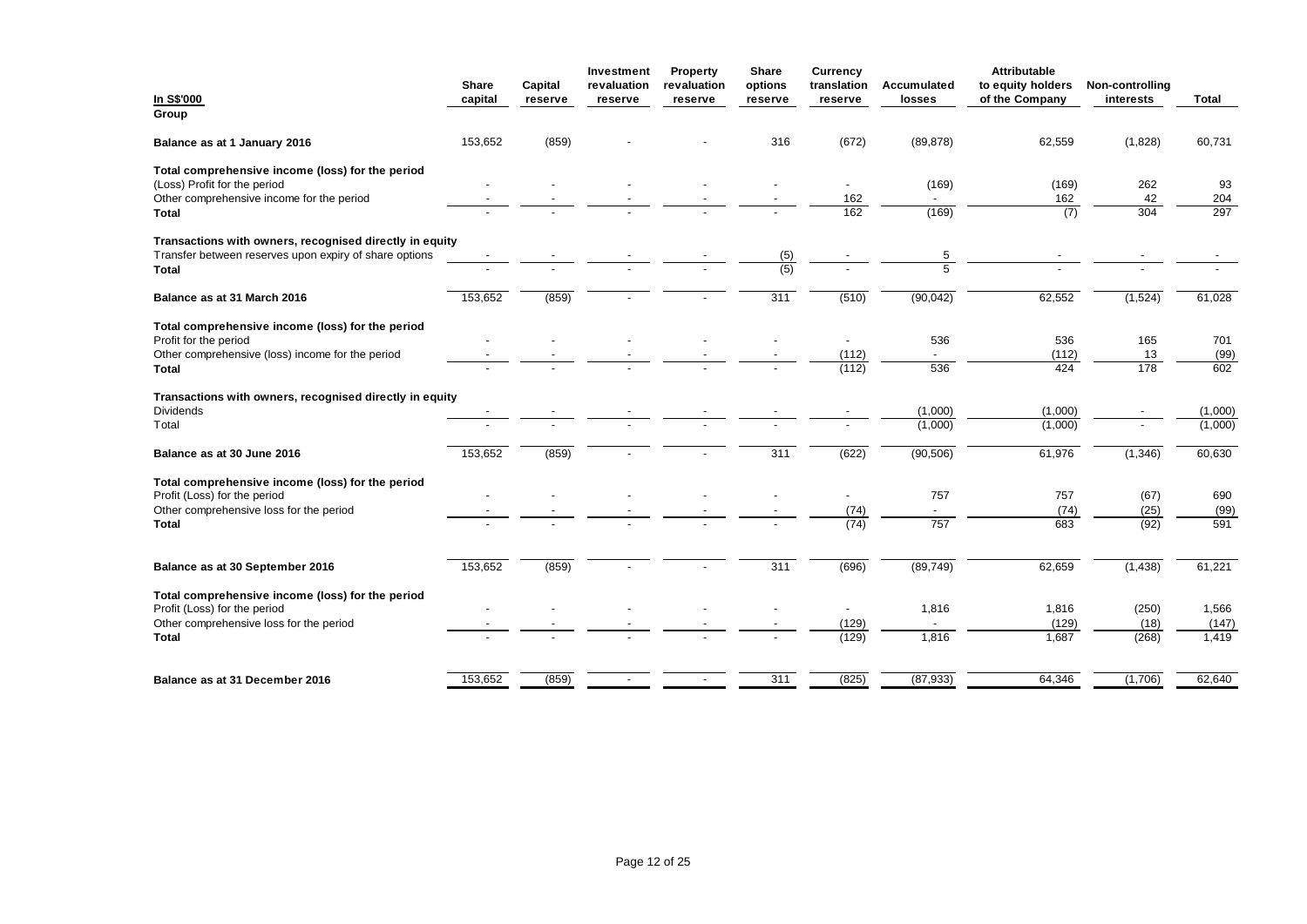| In S\$'000<br>Company                                                                                                                                 | <b>Share</b><br>capital | Capital<br>reserve | <b>Investment</b><br>revaluation<br>reserve | Share<br>options<br>reserve | Accumulated<br>losses      | Total                    |
|-------------------------------------------------------------------------------------------------------------------------------------------------------|-------------------------|--------------------|---------------------------------------------|-----------------------------|----------------------------|--------------------------|
| Balance as at 1 January 2017                                                                                                                          | 153,652                 | 22                 |                                             | 311                         | (94, 872)                  | 59,113                   |
| Loss for the period, representing total comprehensive loss for the<br>period                                                                          |                         |                    |                                             |                             | (485)                      | (485)                    |
| Transactions with owners, recognised directly in equity<br>Transfer between reserves upon expiry of share options<br><b>Total</b>                     |                         |                    |                                             | (21)<br>(21)                | 21<br>21                   |                          |
| Balance as at 31 March 2017                                                                                                                           | 153,652                 | $\overline{22}$    |                                             | 290                         | (95, 336)                  | 58,628                   |
| Total comprehensive income for the period<br>Profit for the period<br>Other comprehensive income<br><b>Total</b>                                      |                         |                    | 54<br>54                                    |                             | 997<br>997                 | 997<br>54<br>1,051       |
| Transactions with owners, recognised directly in equity<br><b>Dividends</b><br>Transfer between reserves upon expiry of share options<br><b>Total</b> |                         |                    |                                             | (135)<br>(135)              | (1,300)<br>135<br>(1, 165) | (1,300)<br>(1,300)       |
| Balance as at 30 June 2017                                                                                                                            | 153,652                 | $\overline{22}$    | $\overline{54}$                             | 155                         | (95, 504)                  | 58,379                   |
| Total comprehensive (loss) income for the period<br>Profit for the period<br>Other comprehensive (loss)<br><b>Total</b>                               |                         |                    | (1, 289)<br>(1, 289)                        |                             | 634<br>634                 | 634<br>(1, 289)<br>(655) |
| Transactions with owners, recognised directly in equity<br><b>Dividends</b><br>Transfer between reserves upon expiry of share options<br><b>Total</b> |                         |                    |                                             | (10)<br>(10)                | (500)<br>10<br>(490)       | (500)<br>(500)           |
| Balance as at 30 September 2017                                                                                                                       | 153,652                 | $\overline{22}$    | (1, 235)                                    | 145                         | (95, 360)                  | 57,224                   |
| Total comprehensive (loss) income for the period<br>Profit for the period<br>Other comprehensive (loss)<br><b>Total</b>                               |                         |                    | (615)<br>(615)                              |                             | 1,140<br>1,140             | 1,140<br>(615)<br>525    |
| Balance as at 31 December 2017                                                                                                                        | 153,652                 | $\overline{22}$    | (1, 850)                                    | 145                         | (94, 220)                  | 57.749                   |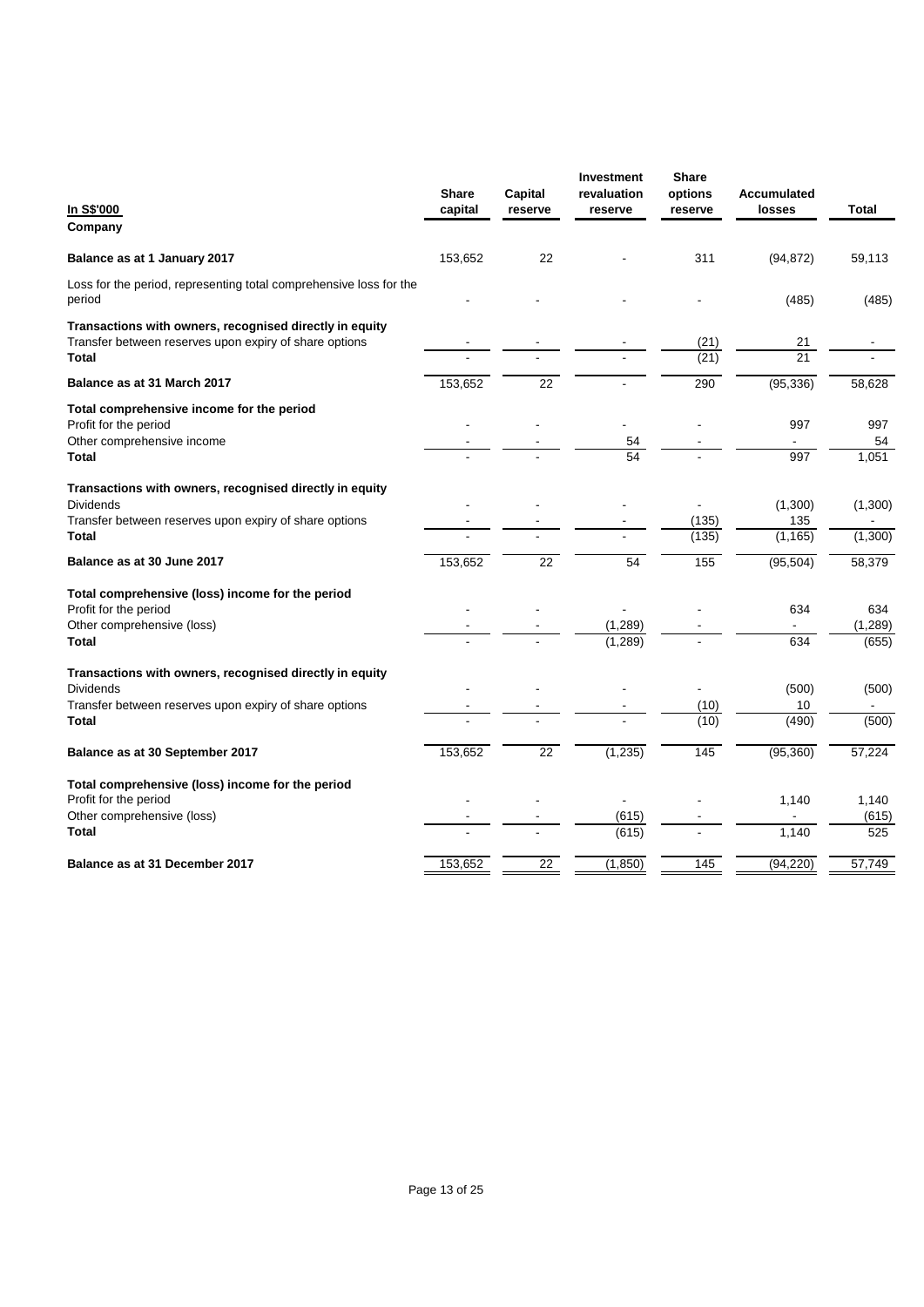| In S\$'000<br>Company                                                                                                      | <b>Share</b><br>capital | Capital<br>reserve | Investment<br>revaluation<br>reserve | <b>Share</b><br>options<br>reserve | <b>Accumulated</b><br>losses | Total              |
|----------------------------------------------------------------------------------------------------------------------------|-------------------------|--------------------|--------------------------------------|------------------------------------|------------------------------|--------------------|
| Balance as at 1 January 2016                                                                                               | 153,652                 | 22                 |                                      | 316                                | (95, 185)                    | 58,805             |
| Loss for the period, representing total comprehensive loss for the<br>period                                               |                         |                    |                                      |                                    | (529)                        | (529)              |
| Transactions with owners, recognised directly in equity<br>Transfer between reserves upon expiry of share options<br>Total |                         |                    |                                      | (5)<br>$\overline{(5)}$            | 5<br>5                       |                    |
| Balance as at 31 March 2016                                                                                                | 153,652                 | 22                 |                                      | 311                                | (95, 709)                    | 58,276             |
| Loss for the period, representing total comprehensive loss for the<br>period                                               |                         |                    |                                      |                                    | (3)                          | (3)                |
| Transactions with owners, recognised directly in equity<br><b>Dividends</b><br><b>Total</b>                                |                         |                    |                                      |                                    | (1,000)<br>(1,000)           | (1,000)<br>(1,000) |
| Balance as at 30 June 2016                                                                                                 | 153,652                 | 22                 |                                      | 311                                | (96, 712)                    | 57,273             |
| Profit for the period, representing total comprehensive income for<br>the period                                           |                         |                    |                                      |                                    | 145                          | 145                |
| Balance as at 30 September 2016                                                                                            | 153,652                 | 22                 |                                      | 311                                | (96, 567)                    | 57,418             |
| Profit for the period, representing total comprehensive income for<br>the period                                           |                         |                    |                                      |                                    | 1,695                        | 1,695              |
| Balance as at 31 December 2016                                                                                             | 153,652                 | 22                 |                                      | 311                                | (94, 872)                    | 59,113             |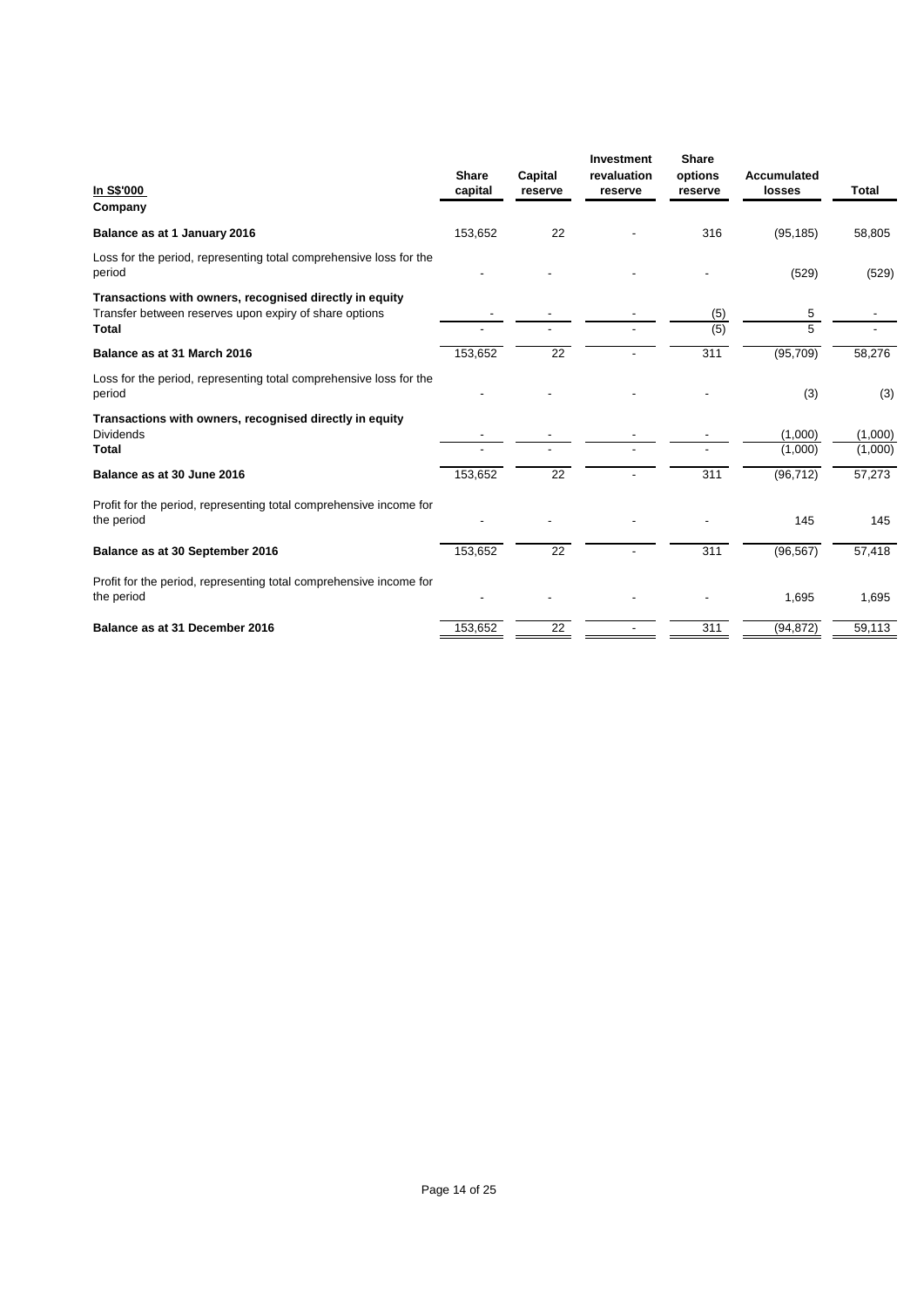**1(d)(ii) Details of any changes in the Company's share capital arising from rights issue, bonus issue, share buybacks, exercise of share options or warrants, conversion of other issues of equity securities, issue of shares for cash or as consideration for acquisition or for any other purpose since the end of the previous period reported on. State also the number of shares that may be issued on conversion of all the outstanding convertibles as at the end of the current financial period reported on and as at the end of the corresponding period of the immediately preceding financial year** 

### **Issued share capital**

There were no movements in the Company's issued share capital for the quarter ended 31 December 2017 and 31 December 2016.

As at 31 December 2017, the Company's issued and paid-up capital was \$153,652,141 (4Q-16: \$153,652,141) divided into 12,528,241,084 (4Q-16: 12,528,241,084) shares.

### **Share options**

The Company had a share option scheme known as mDR Limited Share Option Scheme 2003 which was approved by members of the Company at the Extraordinary General Meeting held on 13 January 2003. The Scheme expired on 12 January 2013. Upon expiration of the Scheme, no further share option can be granted but the provisions of the Scheme will remain in full force and effect in respect of any share options granted prior to the expiration but not exercised at the time of expiration.

At 31 December 2017, there were 7,300,000 (31 December 2016: 43,485,000) outstanding share options which would entitle the holders to subscribe for a total of 7,300,000 (31 December 2016: 43,485,000) ordinary shares. If exercised, these share options represent approximately 0.06% of the share capital consisting of 12,528,241,084 issued shares at 31 December 2017.

## **1(d)(iii) To show the total number of issued shares excluding treasury shares as at the end of the current financial period and as at the end of the immediately preceding year.**

|                    | <b>Number of ordinary shares</b> |                 |  |
|--------------------|----------------------------------|-----------------|--|
|                    | 31-Dec-17                        | $31 - Dec - 16$ |  |
| Issued and paid up | 12,528,241,084                   | 12,528,241,084  |  |

### **1(d)(iv) A statement showing all sales, transfers, disposal, cancellation and/or use of treasury shares as at the end of the current financial period reported on.**

Not applicable

## **2. Whether the figures have been audited, or reviewed and in accordance with which standard**

The figures have not been audited or reviewed by the auditors of the Company.

**3. Where the figures have been audited or reviewed, the auditors' report (including any qualifications or emphasis of matter)** 

Not applicable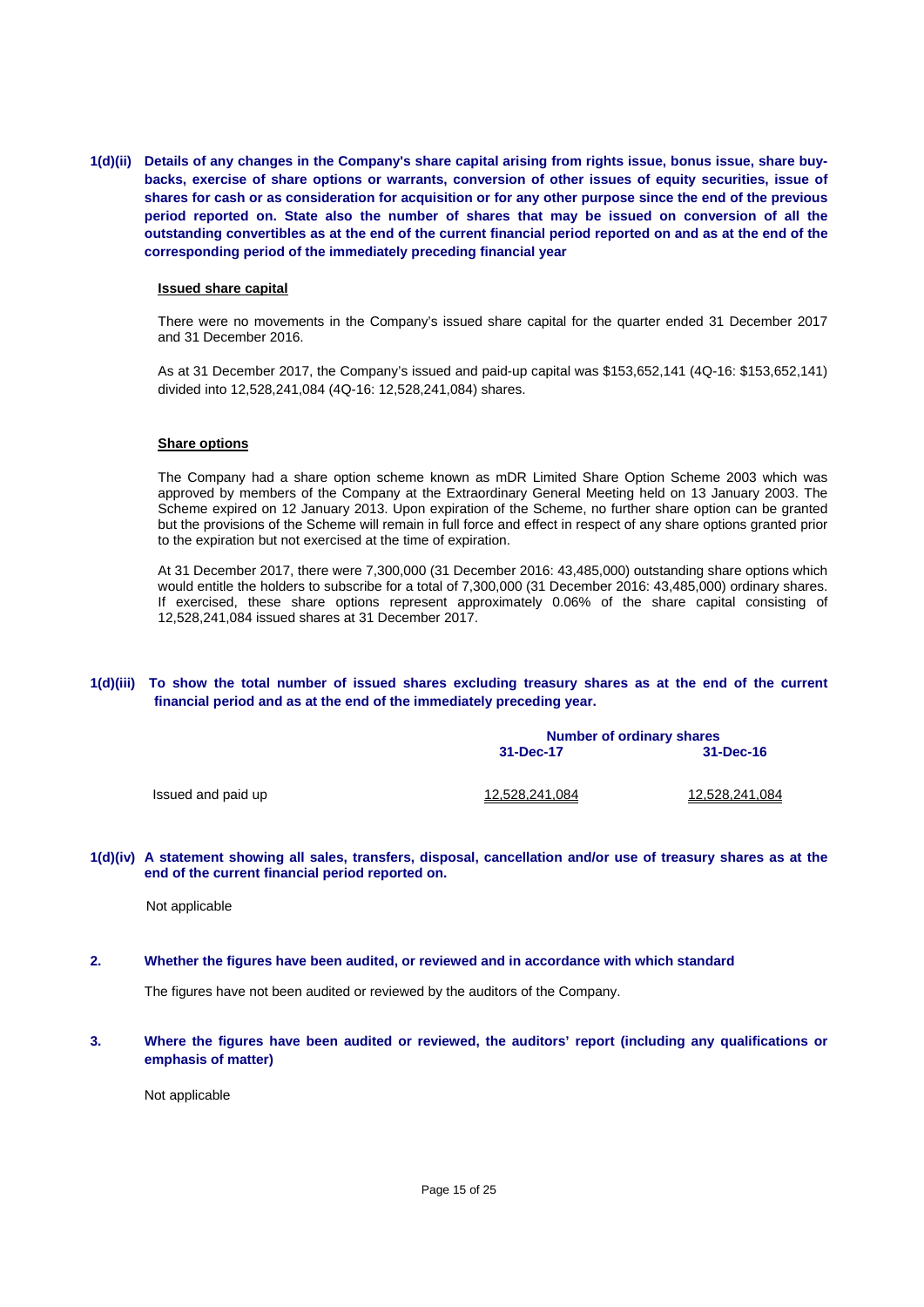## **4. Whether the same accounting policies and methods of computation as in the issuer's most recently audited annual financial statements have been applied**

The Group has applied the same accounting policies and methods of computation in the financial statements for the current financial period as compared with those used in the audited financial statements for the financial year ended 31 December 2016, except as explained in section 5 below.

## **5. If there are any changes in the accounting policies and methods of computation, including any required by an accounting standard, what has changed, as well as the reasons for, and the effect of, the change**

The Group changed its accounting policy with respect to the subsequent measurement of leasehold land and building included as part of property, plant and equipment from the cost model to the revaluation model.

Under the revaluation model, any revaluation increase arising on the revaluation of such land and buildings is recognized in other comprehensive income and accumulated in revaluation reserve, except to the extent that it reverses a revaluation decrease for the same asset previously recognized in profit or loss, in which case the increase is credited to profit or loss to the extent of the decrease previously charged. A decrease in carrying amount arising on the revaluation of such land and buildings is charged to profit or loss to the extent that it exceeds the balance, if any, held in the property revaluation reserve relating to a previous revaluation of that asset.

The subsequent measurement of the above asset class using the revaluation model provides users with information on the net asset value of the Group that incorporates the latest valuation of the property classified as property, plant and equipment. This change in accounting policy has been applied prospectively in accordance with FRS 16 *Property, plant and equipment* and FRS 8 *Accounting policies, changes in estimates and errors*.

The effects of this change in accounting policy are set out below:-

A revaluation surplus of \$987,000 and deferred tax liabilities of \$236,000 have been recognized in other comprehensive income.

The additional annual depreciation arising from the adoption of the revaluation model is not material for the Group.

#### **Early adoption of FRS109 Financial Instruments ("FRS109")**

The Group has elected to early adopt FRS109 which is applied retrospectively from 1 January 2017 to better reflect the Group's strategy on its financial assets. We have elected not to adjust the comparative information as permitted under FRS 109 transitional provision.

The early adoption of FRS 109 has no material financial impact on the financial performance or position of the Group and the Company.

#### **New and revised Financial Reporting Standards ("FRS")**

The Group has also adopted all the new and revised Singapore Financial Reporting Standards ("FRS") for accounting periods beginning 1 January 2017, where applicable.

The adoption of new / revised FRS and INT FRS does not result in changes to the Group's and the Company's accounting policies and has no material effect on the amounts reported for the current or prior period.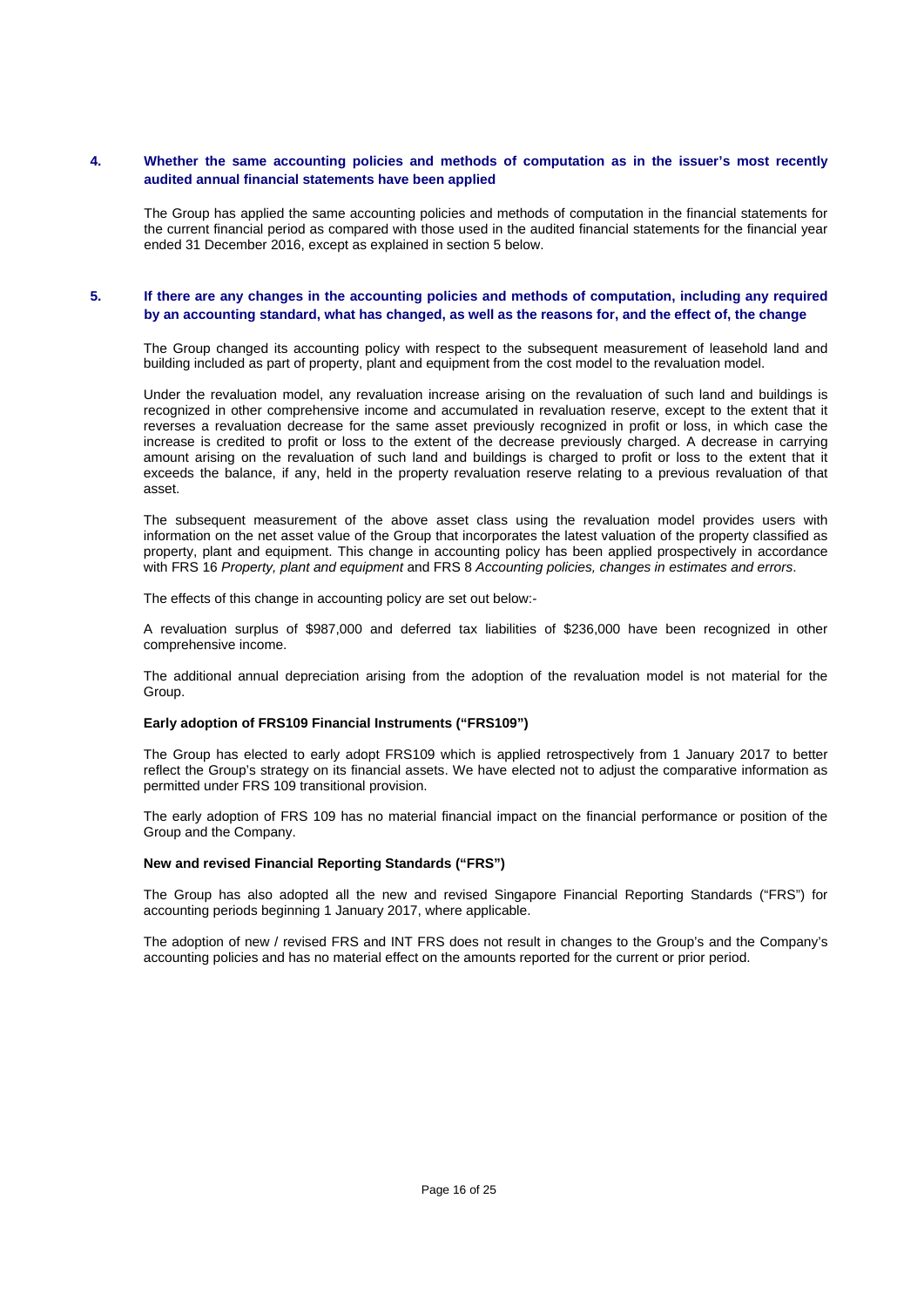# **6. Earnings per ordinary share of the Group for the current period reported on and the corresponding period of the immediately preceding financial year, after deducting any provision for preference dividends**

| <b>Earnings (Losses) per ordinary</b><br>share                                                 | 4Q-17 | $4Q - 16$ | <b>YTD-17</b> | <b>YTD-16</b> |
|------------------------------------------------------------------------------------------------|-------|-----------|---------------|---------------|
| (based on consolidated net profit)<br>(loss) attributable to equity holders<br>of the Company) | cents | cents     | cents         | cents         |
| From continuing and<br>discontinued operations:                                                |       |           |               |               |
| - Basic                                                                                        | 0.011 | 0.014     | 0.033         | 0.023         |
| - Fully diluted                                                                                | 0.011 | 0.014     | 0.033         | 0.023         |
| From continuing operations:                                                                    |       |           |               |               |
| - Basic                                                                                        | 0.011 | 0.015     | 0.035         | 0.027         |
| - Fully diluted                                                                                | 0.011 | 0.015     | 0.035         | 0.027         |
|                                                                                                |       |           |               |               |
| From discontinued operations:                                                                  |       |           |               |               |
| - Basic                                                                                        | 0.000 | (0.001)   | (0.002)       | (0.004)       |
| - Fully diluted                                                                                | 0.000 | (0.001)   | (0.002)       | (0.004)       |

Basic earnings per ordinary share is computed based on the weighted average number of shares in issue during the period of 12,528,241,084 (4Q-16: 12,528,241,084).

In 4Q-17, fully diluted earnings per ordinary share is computed based on the weighted average number of shares during the period adjusted for the effect of all potential dilutive ordinary shares of 12,528,241,084.

In 4Q-17, the share options were antidilutive and hence disregarded in the calculation of diluted earnings (losses) per share.

# **7. Net asset value (for the issuer and Group) per ordinary share based on issued share capital of the issuer at the end of the (a) current period reported on and (b) immediately preceding financial year**

|                             |              | Group        |              | Company      |  |
|-----------------------------|--------------|--------------|--------------|--------------|--|
|                             | 31-Dec-17    | 31-Dec-16    | 31-Dec-17    | 31-Dec-16    |  |
|                             | <b>Cents</b> | <b>Cents</b> | <b>Cents</b> | <b>Cents</b> |  |
| Net Asset Value ("NAV") per |              |              |              |              |  |
| share                       | 0.52         | 0.51         | 0.46         | 0.47         |  |

The NAV per share as at 31 December 2017 is calculated based on 12,528,241,084 (31 December 2016: 12,528,241,084) ordinary shares.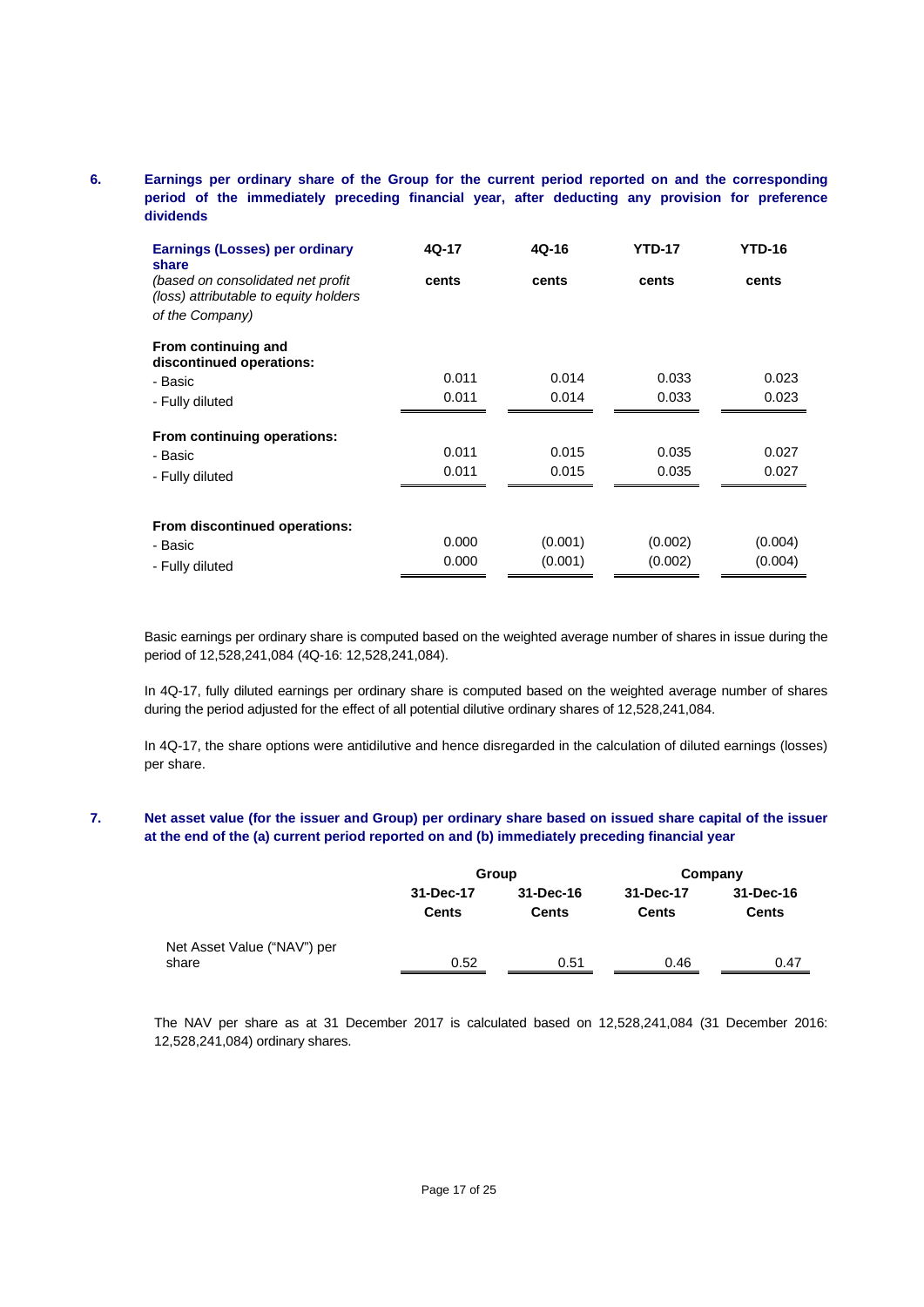**8. A review of the performance of the Group, to the extent necessary for a reasonable understanding of the Group's business. The review must discuss any significant factors that affected the turnover, costs, and earnings of the Group for the current financial period reported on, including (where applicable) seasonal or cyclical factors. It must also discuss any material factors that affected the cash flow, working capital, assets or liabilities of the Group during the current financial period reported on** 

#### **Revenue and profit after income tax**

The Group's 4Q-17 revenue increased by 3% from \$71.2 million in 4Q-16 to \$73.2 million in 4Q-17, with a 4% increase year-on-year from \$263.3 million to \$275.0 million. The increase was mainly due to higher sales from DMS business, with higher sales volume generated from its retail operations. Revenue from DMS business increased by 7% for both 4Q-17 and YTD-17 as compared to the previous corresponding periods.

However, revenue from AMS business decreased by 27% quarter-on-quarter from \$8.1 million in 4Q-16 to \$5.9 million in 4Q-17 and 15% year-on-year from \$30.7 million in YTD-16 to \$26.0 million in YTD17 due mainly to lower repair volumes and certain warranty claims from principal of \$0.4 million. It has resulted in lower gross margin for AMS business from 25% in 4Q-16 to 23% in 4Q-17.

The Group's gross profit margin reduced by 2% and 1% respectively from 11% in 4Q-16 to 9% in 4Q17 and 11% in YTD-16 to 10% in YTD-17.

Other income increased by \$0.7 million quarter-on-quarter, mainly pertained to interest income earned from loan extended to a third party of \$0.5 million and liabilities written back of \$0.2 million.

Administrative expenses decreased by \$0.5 million from \$5.0 million in 4Q-16 to \$4.5 million in 4Q-17, mainly due to reduction in staff cost.

The Group's 4Q-17 net profit decreased by 2% from \$1.6 million in 4Q-16 to \$1.5 million in 4Q-17, mainly due to lower gross margins. However, the decrease was partially mitigated by the increase in other income. YTD-17 net profits, however, increased by 38% from \$3.1 million in YTD-16 to \$4.2 million in YTD-17, mainly attributed to the increase in other income.

### **Cash Flows**

In 4Q-17, the Group has a deficit cash of \$3.6 million from operations, mainly resulted from higher repayment of payables to principals.

On a quarter-on-quarter and year-on-year basis, the lower cash position in 2017 is mainly due to investment in marketable securities.

## **9. Where a forecast, or a prospect statement, has been previously disclosed to shareholders, any variance between it and the actual results**

Not applicable

## **10. A commentary at the date of the announcement of the competitive conditions of the industry in which the Group operates and any known factors or events that may affect the Group in the next reporting period and the next 12 months**

The Group's AMS, DMS and DPAS businesses have remained profitable in FY 2017 with disciplined cost and inventory management.

The Group will continue to work closely with its principals and telecommunication operators to deliver positive results in FY 2018, though it is anticipated that competition will intensify in the telecommunication market with the entry of the fourth operator in Singapore this year.

The Group remains committed to build new revenue streams and will continue to explore investment opportunities to enhance shareholder value.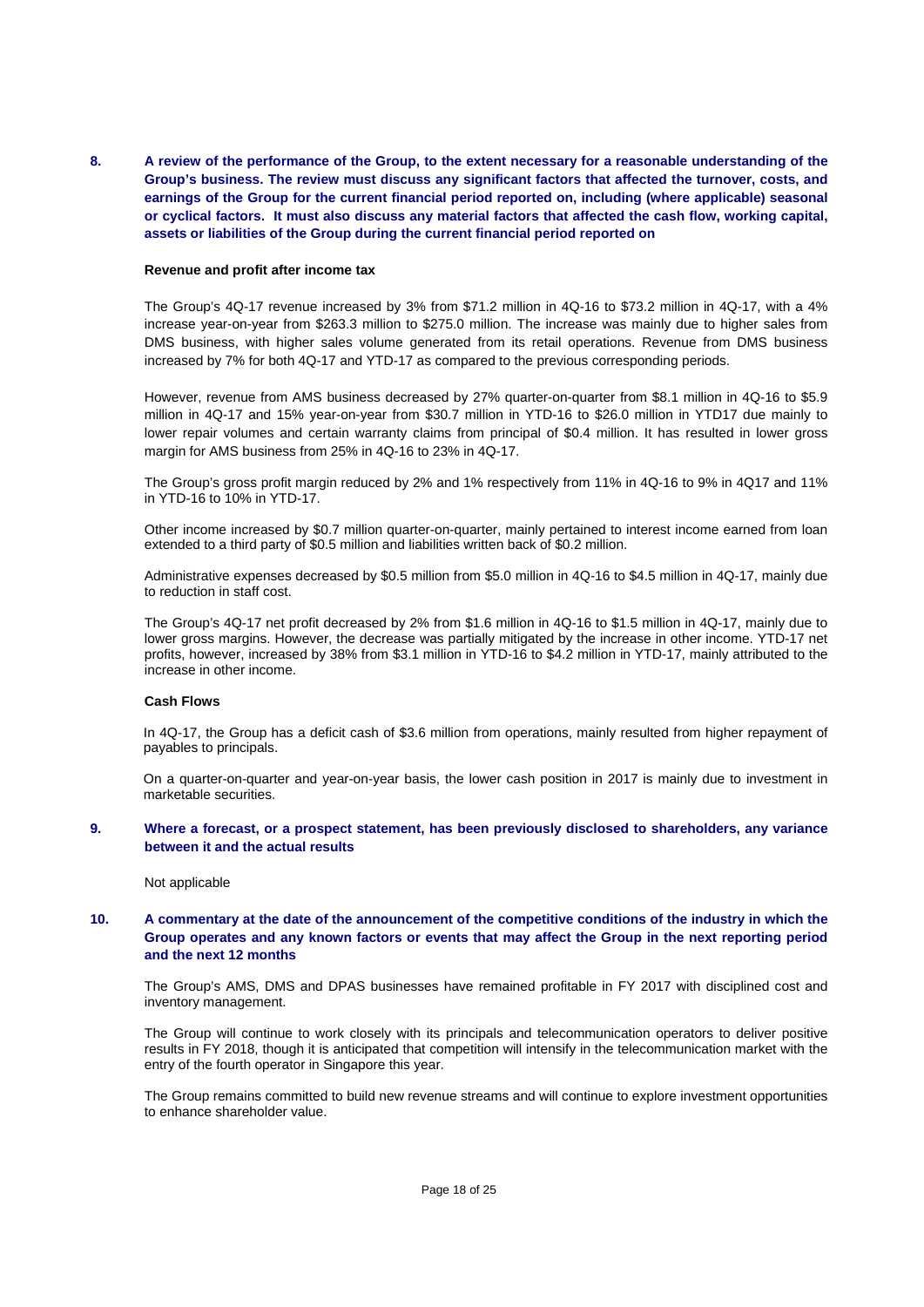# **11. A breakdown of sales as follows:-**

| In S\$'000                                              | FY2017  | FY2016  | Inc/(Dec) |
|---------------------------------------------------------|---------|---------|-----------|
| <b>Continuing operation</b>                             |         |         |           |
| Sales reported for first half year                      | 135,750 | 128,907 | 5%        |
| Operating profit after tax before deducting             |         |         |           |
| non-controlling interests reported for first half year  | 1,599   | 782     | N.M.      |
| Sales reported for second half year                     | 139,280 | 134,378 | 4%        |
| Operating profit after tax before deducting             |         |         |           |
| non-controlling interests reported for second half year | 3,059   | 2,711   | 13%       |
| <b>Discontinued operation</b>                           |         |         |           |
| Sales reported for first half year                      | 10,246  | 23,088  | -56%      |
| Operating (loss) profit after tax before deducting      |         |         |           |
| non-controlling interests reported for first half year  | (341)   | 12      | N.M.      |
| Sales reported for second half year                     |         | 32,484  | N.M.      |
| Operating loss after tax before deducting               |         |         |           |
| non-controlling interests reported for second half year | (99)    | (455)   | -78%      |

# **12. Dividend**

# *(a) Current Financial Period Reported On*

# Any dividend declared for the current financial period reported on?

Yes (Proposed, see note (c) )

| Name of Dividend   | Interim                     | Final                       |
|--------------------|-----------------------------|-----------------------------|
| Dividend Type      | Cash                        | Cash                        |
| Dividend per share | \$0,0000399 per share       | \$0,0000798 per share       |
| Dividend Amount    | \$0.5 million (approximate) | \$1.0 million (approximate) |
| Tax rate           | Tax exempt (One-Tier tax)   | Tax exempt (One-Tier tax)   |

# *(b) Corresponding Period of the Immediately Preceding Financial Year*

# Any dividend declared for the corresponding period of the immediately preceding financial year?

Yes

| Name of Dividend   | <b>First and Final</b>      |
|--------------------|-----------------------------|
| Dividend Type      | Cash                        |
| Dividend per share | \$0.0001038 per share       |
| Dividend Amount    | \$1.3 million (approximate) |
| Tax rate           | Tax exempt (One-Tier tax)   |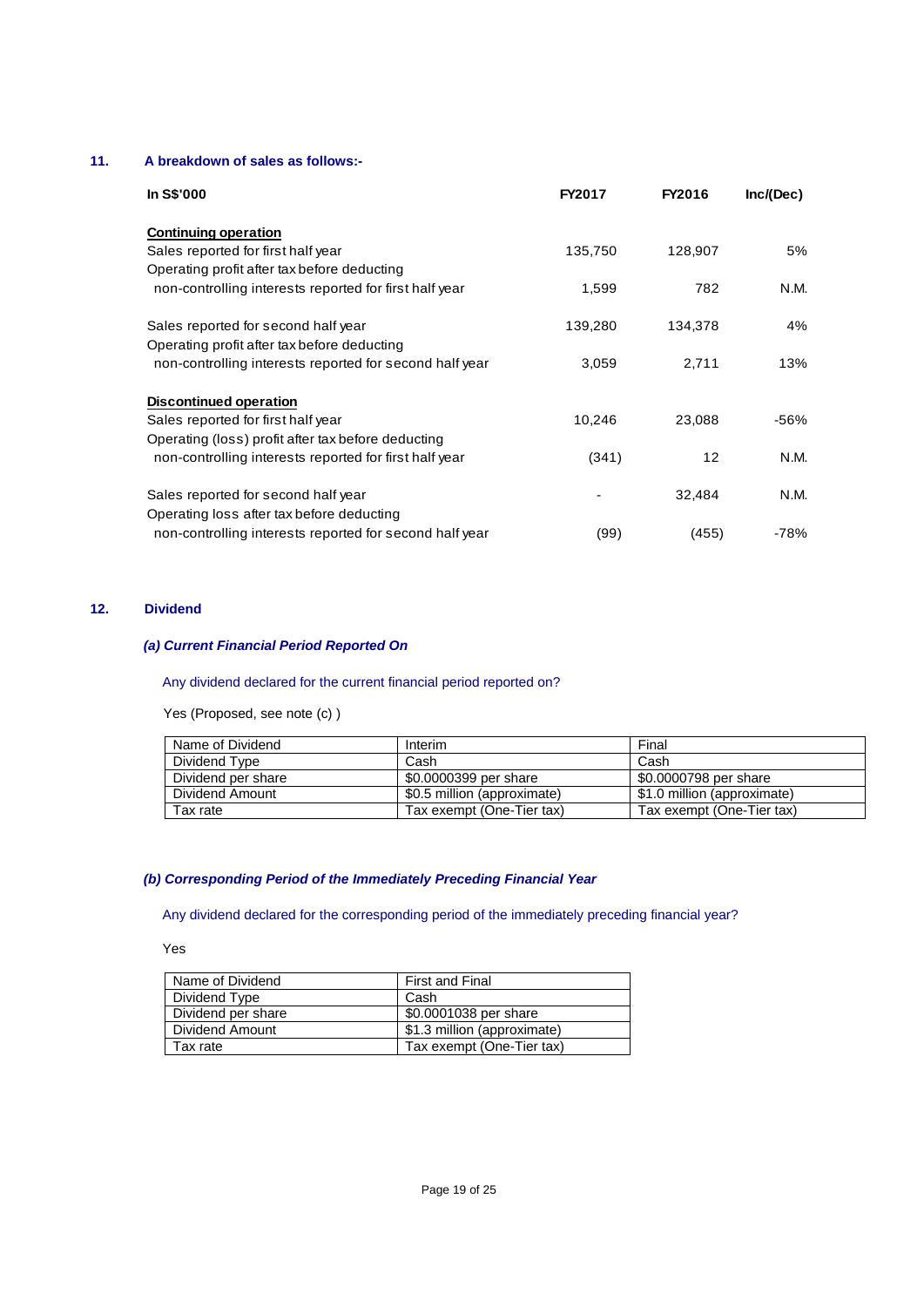## *(c) Date payable*

 Subject to shareholders' approval at the annual general Meeting proposed to be held on 27 April 2018, the proposed final dividend will be paid on 23 May 2018.

## *(d) Books closure date*

The Share Transfer Books and Register of Members of the Company will be closed from 9 May 2018 at 5:00 p.m. to 10 May 2018 (both dates inclusive), for the purpose of determining shareholders' entitlement to the Company's proposed first and final (tax exempt one-tier) dividend, to be paid on 23 May 2018 subject to shareholders' approval at the forthcoming Annual General Meeting (the "Proposed Dividend"). For Proposed Dividend on a per share basis, please refer to note 12(a).

Duly completed registrable transfers received by the Company's Share Registrar, Boardroom Corporate & Advisory Services Pte Ltd, 50 Raffles Place, Singapore Land Tower #32-01, Singapore 048623, up to 5:00 p.m. on 9 May 2018 will be registered to determine shareholders' entitlement to the Proposed Dividend.

Members whose securities accounts with The Central Depository (Pte) Limited are credited with the Company's shares as at 5:00 p.m. on 9 May 2018 will be entitled to the Proposed Dividend.

# **13. If no dividend has been declared/recommended, a statement to that effect**

Not applicable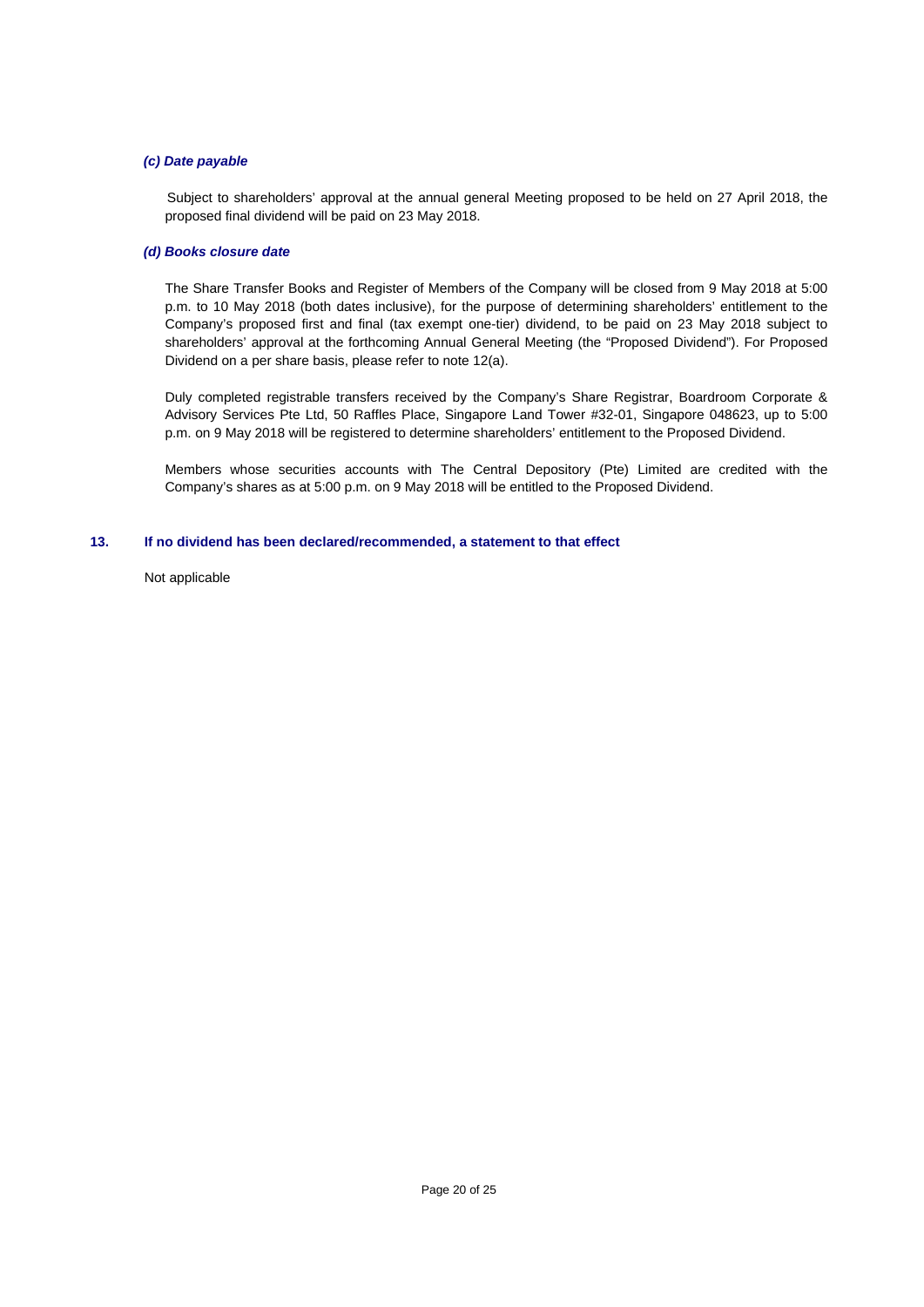### **14. Segment revenue and results for business or geographical segments (of the group) in the form presented in the issuer's most recently audited annual financial statements, with comparative information for the immediately preceding year.**

For management purposes, the Group is organised into three business segments, After-Market Services ("AMS"), Distribution Management Solutions ("DMS"), Digital Inkjet Printing for Out-Of-Home Advertising Solutions ("DPAS"). In FY2017, the Group added a new business segment - Investment.

 AMS provides after market services for mobile equipment and consumer electronic products; DMS is a distributor and retailer of mobile telecommunication equipment and mobile related services, including prepaid cards, and DPAS provides digital inkjet printing for point-of-sale and out-of-home advertising solutions. Investment segment primarily comprises investment in marketable securities.

 The segments are the basis which the Group reports information to the Group's chief operating decision maker for the purposes of resource allocation and assessment of the segment information.

## (a) **Segment revenues and results**

| <b>FY2017</b><br><----Continuing Operation------>        |            |            |             |                          |                                             |                          |              |
|----------------------------------------------------------|------------|------------|-------------|--------------------------|---------------------------------------------|--------------------------|--------------|
| \$'000                                                   | <b>AMS</b> | <b>DMS</b> | <b>DPAS</b> |                          | <b>Investment Discontinued</b><br>Operation | <b>Unallocated</b>       | <b>Total</b> |
| <b>Segment revenue</b>                                   |            |            |             |                          |                                             |                          |              |
| External                                                 | 26,027     | 241,755    | 7,248       |                          | 10,246                                      | $\overline{\phantom{a}}$ | 285,276      |
| Inter-segment                                            |            |            |             |                          |                                             |                          |              |
|                                                          | 26,027     | 241,755    | 7,248       | $\overline{\phantom{a}}$ | 10,246                                      | $\blacksquare$           | 285,276      |
| <b>Segment result</b>                                    | 879        | 2,263      | 674         | 1,173                    | (498)                                       | 380                      | 4,871        |
| Rental income                                            |            |            | 11          |                          |                                             |                          | 11           |
| Net foreign exchange loss                                |            |            |             |                          |                                             |                          | (217)        |
| Gain on disposal of plant and equipment                  |            |            |             |                          |                                             |                          | 115          |
| Finance costs                                            |            |            |             |                          |                                             |                          | (311)        |
| Profit before income tax & share of<br>associate results |            |            |             |                          |                                             |                          | 4,469        |
| Share of profit of associate                             |            |            |             |                          |                                             |                          | 9            |
|                                                          |            |            |             |                          |                                             |                          | 4,478        |
| Income tax expense                                       |            |            |             |                          |                                             |                          | (260)        |
| Net profits for the year                                 |            |            |             |                          |                                             |                          | 4,218        |
| <b>Segment assets</b>                                    | 9,239      | 46,047     | 16,576      | 17,066                   | 863                                         |                          | 89,791       |
| <b>Segment liabilities</b>                               | (3, 490)   | (12, 949)  | (7, 351)    | $\overline{\phantom{a}}$ | (1, 373)                                    | (510)                    | (25, 673)    |
| <b>Other segment information</b>                         |            |            |             |                          |                                             |                          |              |
| Capital expenditure                                      | 267        | 931        | 5,881       |                          | 2                                           |                          | 7,081        |
| Depreciation                                             | 152        | 539        | 795         |                          | 50                                          |                          | 1,536        |
|                                                          |            |            |             |                          |                                             |                          |              |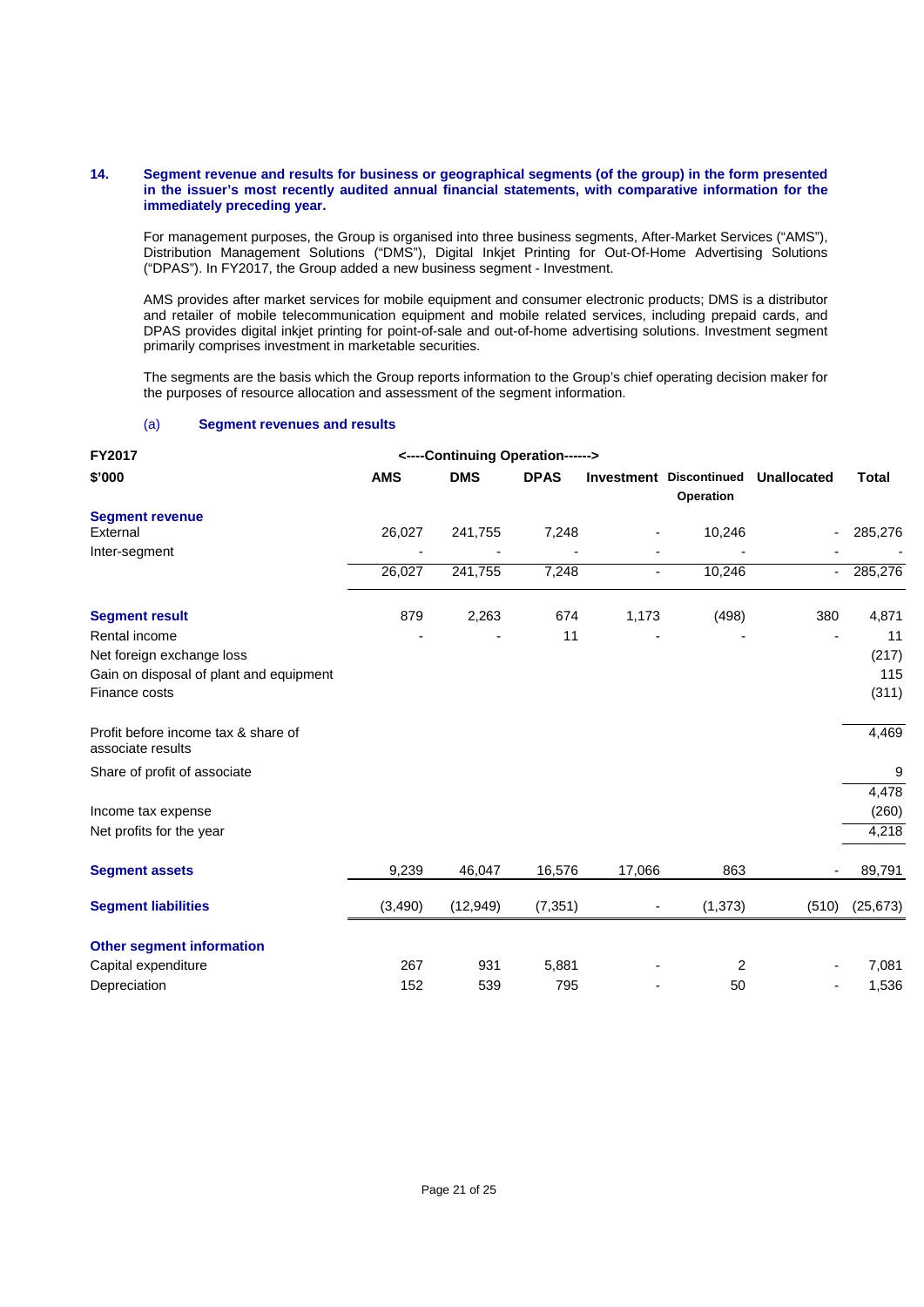| FY2016                                                   | <----Continuing Operation------> |            |             |                                  |                    |              |  |
|----------------------------------------------------------|----------------------------------|------------|-------------|----------------------------------|--------------------|--------------|--|
| \$'000                                                   | <b>AMS</b>                       | <b>DMS</b> | <b>DPAS</b> | <b>Discontinued</b><br>Operation | <b>Unallocated</b> | <b>Total</b> |  |
| <b>Segment revenue</b>                                   |                                  |            |             |                                  |                    |              |  |
| External                                                 | 30,704                           | 225,557    | 7,024       | 55,572                           |                    | 318,857      |  |
| Inter-segment                                            |                                  |            |             |                                  |                    |              |  |
|                                                          | 30,704                           | 225,557    | 7,024       | 55,572                           | Ξ.                 | 318,857      |  |
| <b>Segment result</b>                                    | 1,210                            | 1,143      | 998         | (351)                            | 238                | 3,238        |  |
| Rental income                                            |                                  | 6          |             |                                  |                    | 6            |  |
| Net foreign exchange loss                                |                                  |            |             |                                  |                    | (13)         |  |
| Gain on disposal of plant and equipment                  |                                  |            |             |                                  |                    | 36           |  |
| Finance costs                                            |                                  |            |             |                                  |                    | (106)        |  |
| Profit before income tax & share of<br>associate results |                                  |            |             |                                  |                    | 3,161        |  |
| Share of profit of associate                             |                                  |            |             |                                  |                    | 6            |  |
|                                                          |                                  |            |             |                                  |                    | 3,167        |  |
| Income tax expense                                       |                                  |            |             |                                  |                    | (117)        |  |
| Net profits for the year                                 |                                  |            |             |                                  |                    | 3,050        |  |
| <b>Segment assets</b>                                    | 14,512                           | 41,286     | 10,167      | 5,362                            | 13,912             | 85,239       |  |
| <b>Segment liabilities</b>                               | (3,988)                          | (13, 331)  | (2,300)     | (2,855)                          | (125)              | (22, 599)    |  |
| <b>Other segment information</b>                         |                                  |            |             |                                  |                    |              |  |
| Capital expenditure                                      | 164                              | 557        | 1,066       | 132                              |                    | 1,919        |  |
| Depreciation                                             | 152                              | 516        | 666         | 307                              |                    | 1,641        |  |
| Reversal Impairment of plant and<br>equipment            |                                  | (1)        |             |                                  |                    | (1)          |  |

# **(b) Geographical information**

|                               |                         | Revenue from external<br>customers |  |  |
|-------------------------------|-------------------------|------------------------------------|--|--|
|                               | <b>FY2017</b><br>\$'000 | <b>FY2016</b><br>\$'000            |  |  |
| <b>Continuing Operation</b>   |                         |                                    |  |  |
| Singapore                     | 267,781                 | 256,261                            |  |  |
| Malaysia                      | 7,249                   | 7,024                              |  |  |
|                               | 275,030                 | 263,285                            |  |  |
| <b>Discontinued Operation</b> |                         |                                    |  |  |
| Myanmar                       | 10,246                  | 55,572                             |  |  |
|                               | 285,276                 | 318,857                            |  |  |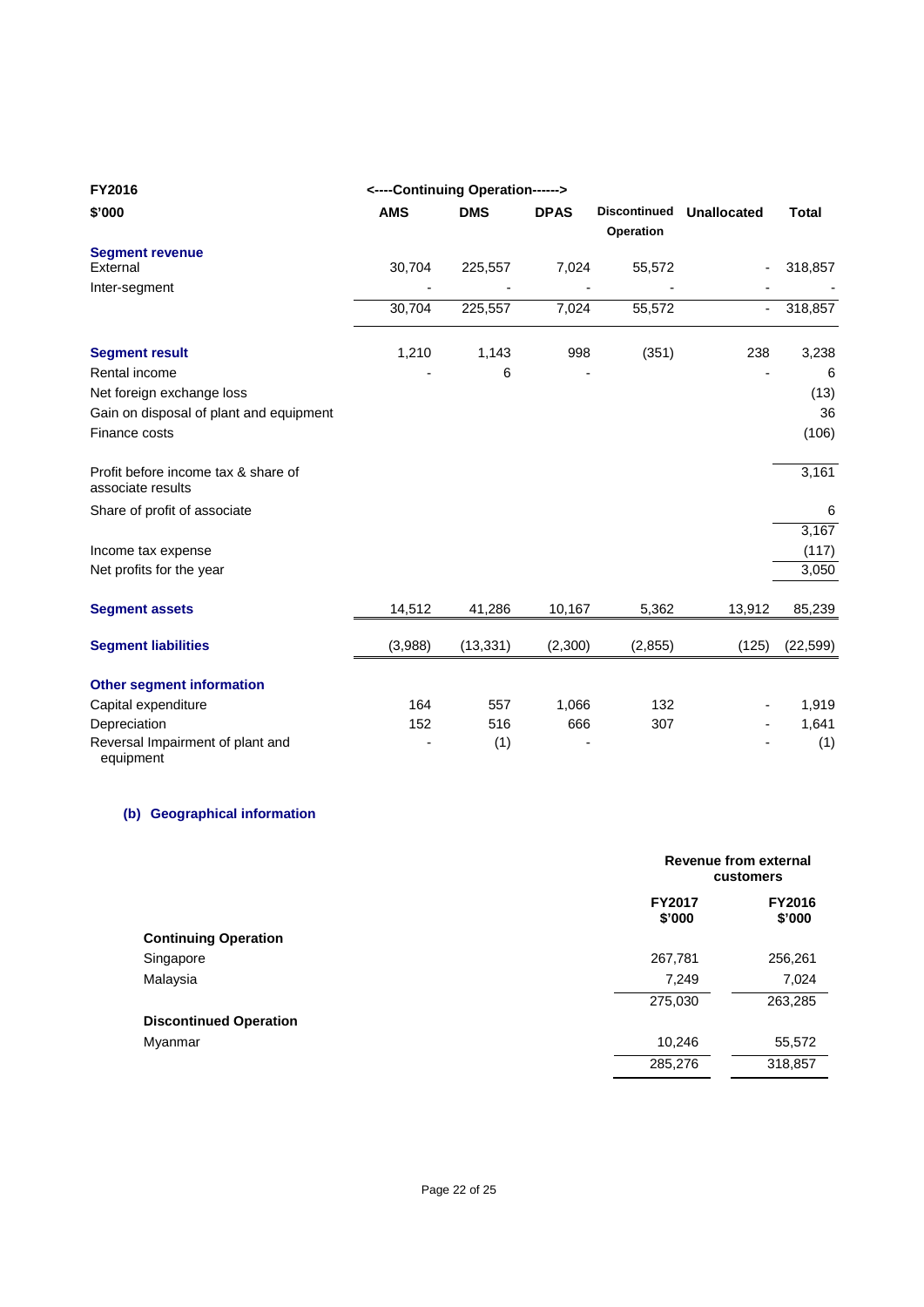#### **Non-current assets**

|                               | <b>FY2017</b><br>\$'000 | <b>FY2016</b><br>\$'000 |
|-------------------------------|-------------------------|-------------------------|
| <b>Continuing Operation</b>   |                         |                         |
| Singapore                     | 16,498                  | 1,466                   |
| Malaysia                      | 11,858                  | 5,553                   |
|                               | 28,356                  | 7,019                   |
| <b>Discontinued Operation</b> |                         |                         |
| Myanmar                       | 339                     | 903                     |
|                               | 28,695                  | 7,922                   |
|                               |                         |                         |

# **15. Interested Person Transactions**

| Name of interested person                                   | Aggregate value of all<br>interested person transactions<br>during the financial year under<br>review (excluding transactions<br>less than \$100,000 and<br>transactions conducted under<br>shareholders' mandate<br>pursuant to Rule 920 of the<br><b>SGX Listing Manual)</b> | Aggregate value of all<br>interested person transactions<br>conducted under shareholders'<br>mandate pursuant to Rule 920<br>of the SGX Listing Manual<br>(excluding transactions less<br>than \$100,000) |
|-------------------------------------------------------------|--------------------------------------------------------------------------------------------------------------------------------------------------------------------------------------------------------------------------------------------------------------------------------|-----------------------------------------------------------------------------------------------------------------------------------------------------------------------------------------------------------|
|                                                             | \$'000                                                                                                                                                                                                                                                                         | \$'000                                                                                                                                                                                                    |
| Pacific Organisation Pte Ltd<br><b>Rental expenses</b><br>٠ | 424                                                                                                                                                                                                                                                                            |                                                                                                                                                                                                           |
| Total                                                       | 424                                                                                                                                                                                                                                                                            |                                                                                                                                                                                                           |

Mr Ong Ghim Choon (Director and Chief Executive Officer of the Company) and his associate own a majority of the shares of Pacific Organisation Pte Ltd.

## **16. Use of proceeds**

In YTD-17, the Company has utilized \$13,912,000 of the proceeds from the conversion of warrants pursuant to the renounceable non-underwritten rights cum warrants issue undertaken by the Company in 2011 towards investment in marketable securities.

As at 31 December 2017, the balance of proceeds was \$Nil.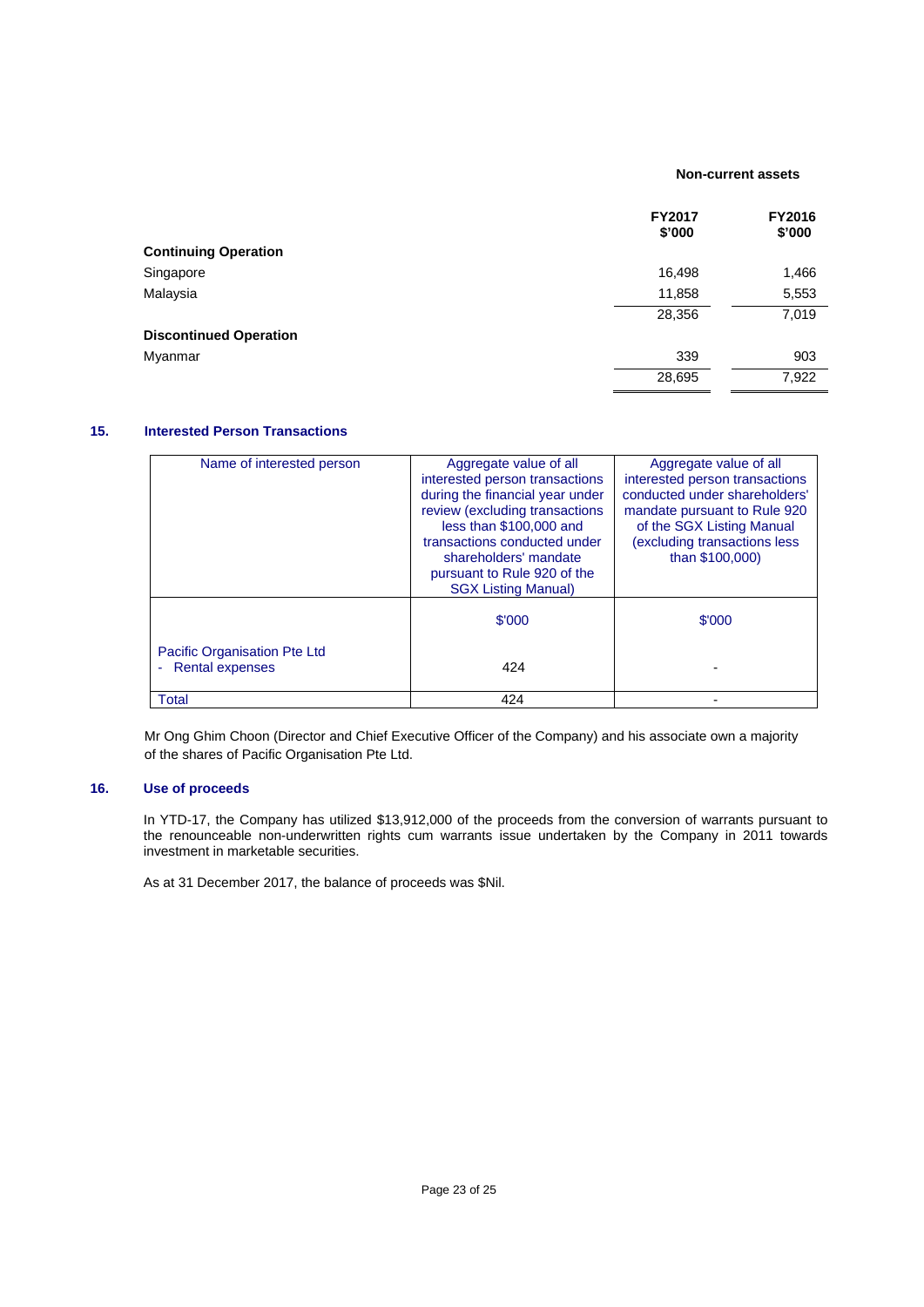### **17. Disclosure of person occupying a managerial position in the issuer or any of its principal subsidiaries who is a relative of a director or chief executive officer or substantial shareholder of the issuer pursuant to Rule 704(13) of the Listing Manual.**

| Name           | Age | <b>Family relationship</b><br>with any director,<br>CEO and/or<br>substantial<br>shareholder | Current position and<br>duties, and the year<br>the position was first<br>held                                                     | Details of<br>changes in<br>duties and<br>position<br>held, any,<br>during the<br>year |
|----------------|-----|----------------------------------------------------------------------------------------------|------------------------------------------------------------------------------------------------------------------------------------|----------------------------------------------------------------------------------------|
| Ong Ghim Chwee | 53  | Brother of Ong Ghim<br>Choon (Group Executive<br>Director and Chief<br>Executive Officer)    | Director (Accessories<br>and Logistics) of<br><b>Distribution</b><br><b>Management Solutions</b><br>Pte Ltd since<br>January 2006. | No change                                                                              |

# **18. Confirmation of Undertakings under Rule 720(1) of the Listing Manual**

The Company has procured undertakings from all its directors and executive officers (in the format set out in Appendix 7.7) under Rule 720(1) of the Mainboard Rules.

# **BY ORDER OF THE BOARD**

**Ong Ghim Choon Chief Executive Officer 27 February 2018**